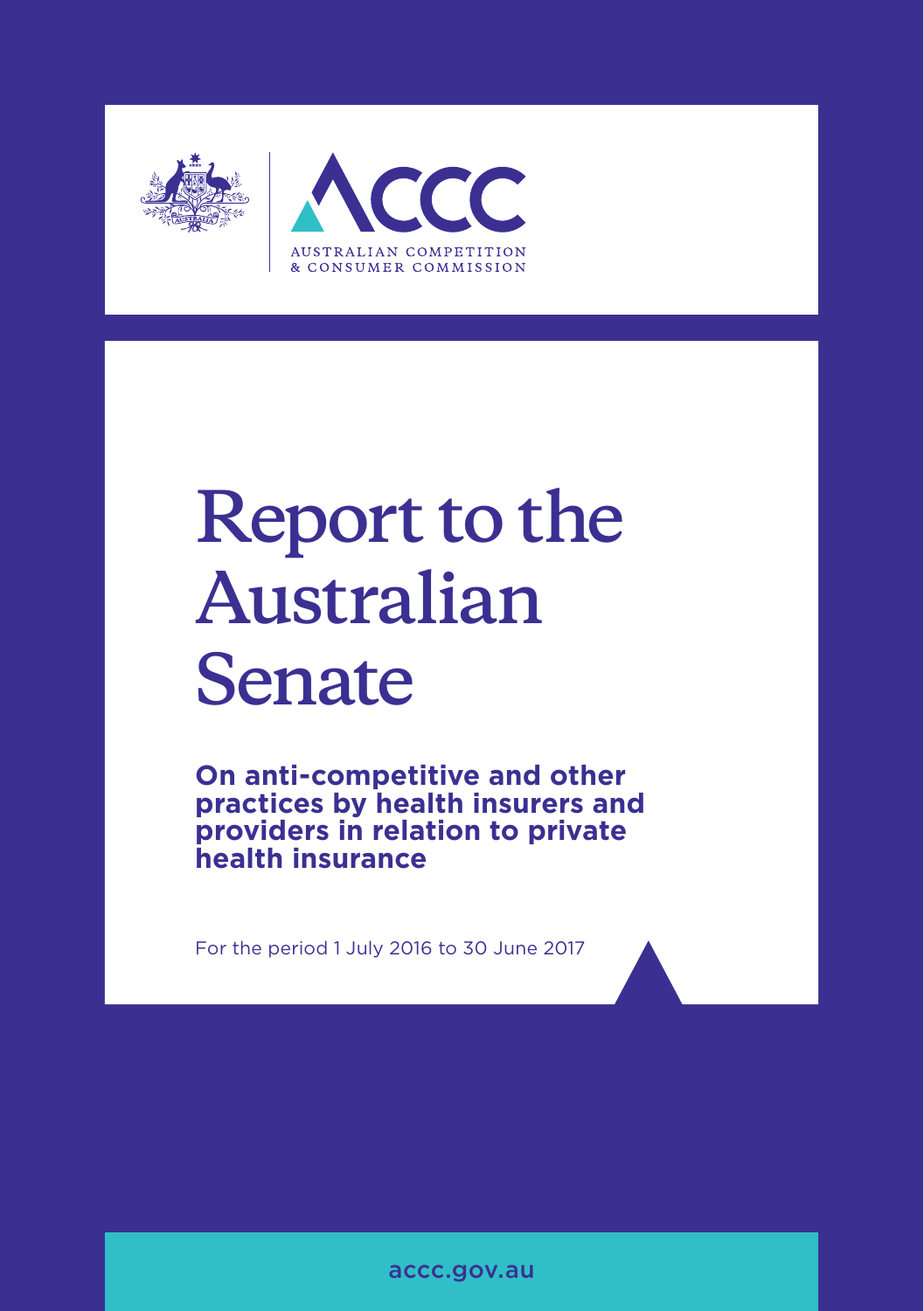#### ISBN 978 1 920702 33 5

Australian Competition and Consumer Commission 23 Marcus Clarke Street, Canberra, Australian Capital Territory, 2601

#### © Commonwealth of Australia 2018

This work is copyright. In addition to any use permitted under the *Copyright Act 1968*, all material contained within this work is provided under a Creative Commons Attribution 3.0 Australia licence, with the exception of:

- the Commonwealth Coat of Arms
- the ACCC and AER logos
- any illustration, diagram, photograph or graphic over which the Australian Competition and Consumer Commission does not hold copyright, but which may be part of or contained within this publication.

The details of the relevant licence conditions are available on the Creative Commons website, as is the full legal code for the CC BY 3.0 AU licence.

Requests and inquiries concerning reproduction and rights should be addressed to the Director, Content and Digital Services, ACCC, GPO Box 3131, Canberra ACT 2601.

#### Important notice

The information in this publication is for general guidance only. It does not constitute legal or other professional advice, and should not be relied on as a statement of the law in any jurisdiction. Because it is intended only as a general guide, it may contain generalisations. You should obtain professional advice if you have any specific concern.

The ACCC has made every reasonable effort to provide current and accurate information, but it does not make any guarantees regarding the accuracy, currency or completeness of that information.

Parties who wish to re-publish or otherwise use the information in this publication must check this information for currency and accuracy prior to publication. This should be done prior to each publication edition, as ACCC guidance and relevant transitional legislation frequently change. Any queries parties have should be addressed to the Director, Content and Digital Services, ACCC, GPO Box 3131, Canberra ACT 2601.

ACCC 06/18\_1420

www.accc.gov.au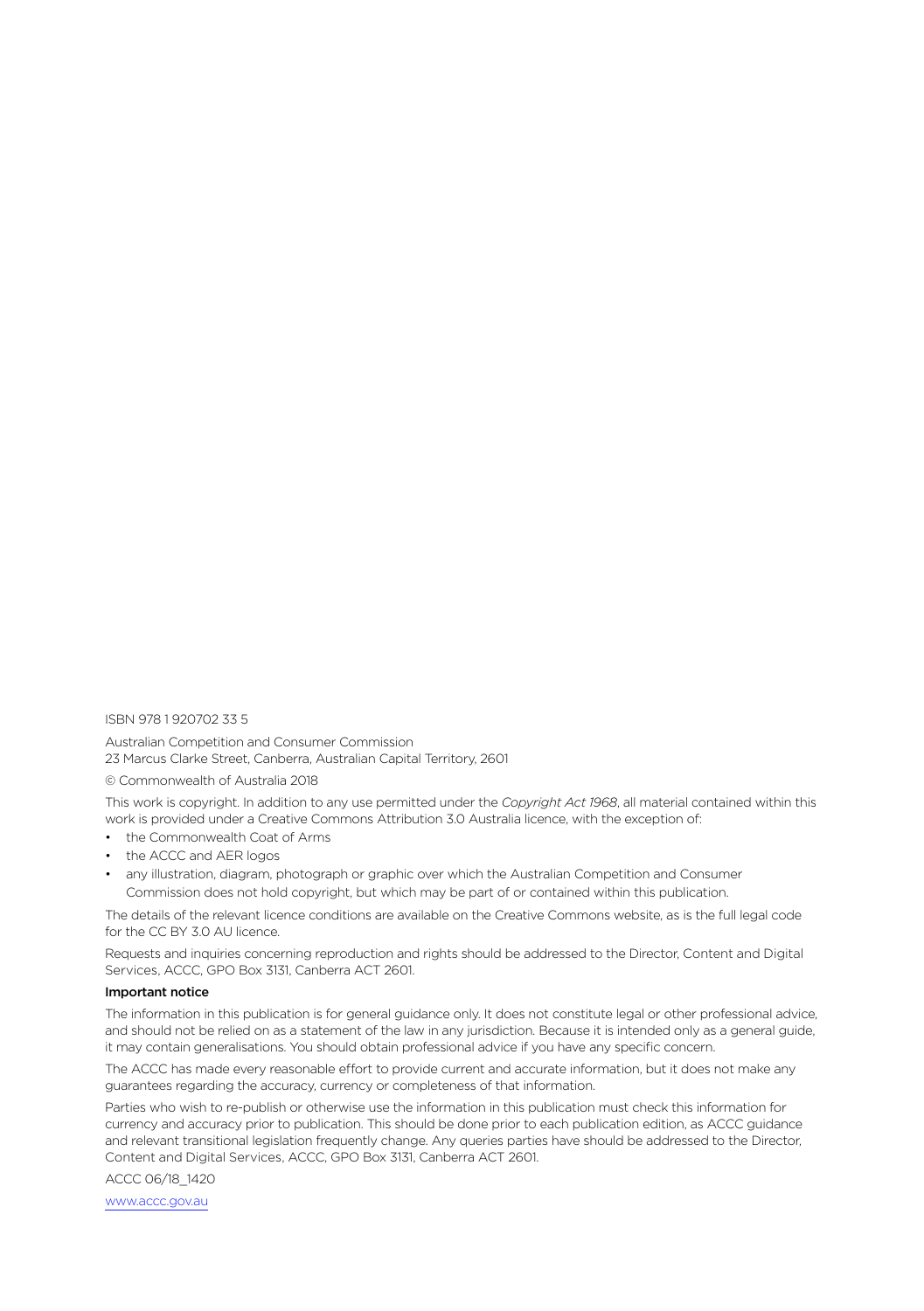## **Contents**

| <b>Shortened terms</b> |     |                                                                 | iv             |  |
|------------------------|-----|-----------------------------------------------------------------|----------------|--|
|                        |     | <b>Executive summary</b>                                        | 1              |  |
| 1.                     |     | Introduction                                                    | 3              |  |
|                        | 1.1 | Senate order                                                    | 3              |  |
|                        | 1.2 | Role of the ACCC                                                | 3              |  |
|                        | 1.3 | Methodology in preparing this report                            | $\overline{4}$ |  |
| 2.                     |     | Key industry developments and trends                            | 5              |  |
|                        | 2.1 | Private health insurance membership                             | 5              |  |
|                        | 2.2 | Private health insurance expenditure by consumers               | 7              |  |
|                        | 2.3 | Benefits paid to consumers and out-of-pocket costs              | 8              |  |
|                        | 2.4 | Consumer complaints about private health insurance              | 10             |  |
| 3.                     |     | Health sector enforcement and other action                      | 13             |  |
|                        | 3.1 | ACCC action against Ramsay Health Care Australia                | 13             |  |
|                        | 3.2 | ACCC action against NIB                                         | 13             |  |
|                        | 3.3 | ACCC appeal against Medibank                                    | 14             |  |
|                        | 3.4 | Australian Unity compensates members over dental benefits       | 14             |  |
|                        | 3.5 | HCF authorised to set capped prices for dental services         | 14             |  |
|                        | 3.6 | Consumer Health Regulators Group                                | 15             |  |
| 4.                     |     | Recent policy developments relating to private health insurance | 16             |  |
|                        | 4.1 | Private health insurance reforms announced in October 2017      | 16             |  |
|                        | 4.2 | Senate Committee inquiry into private health insurance          | 18             |  |
|                        | 4.3 | Ministerial advisory committees                                 | 18             |  |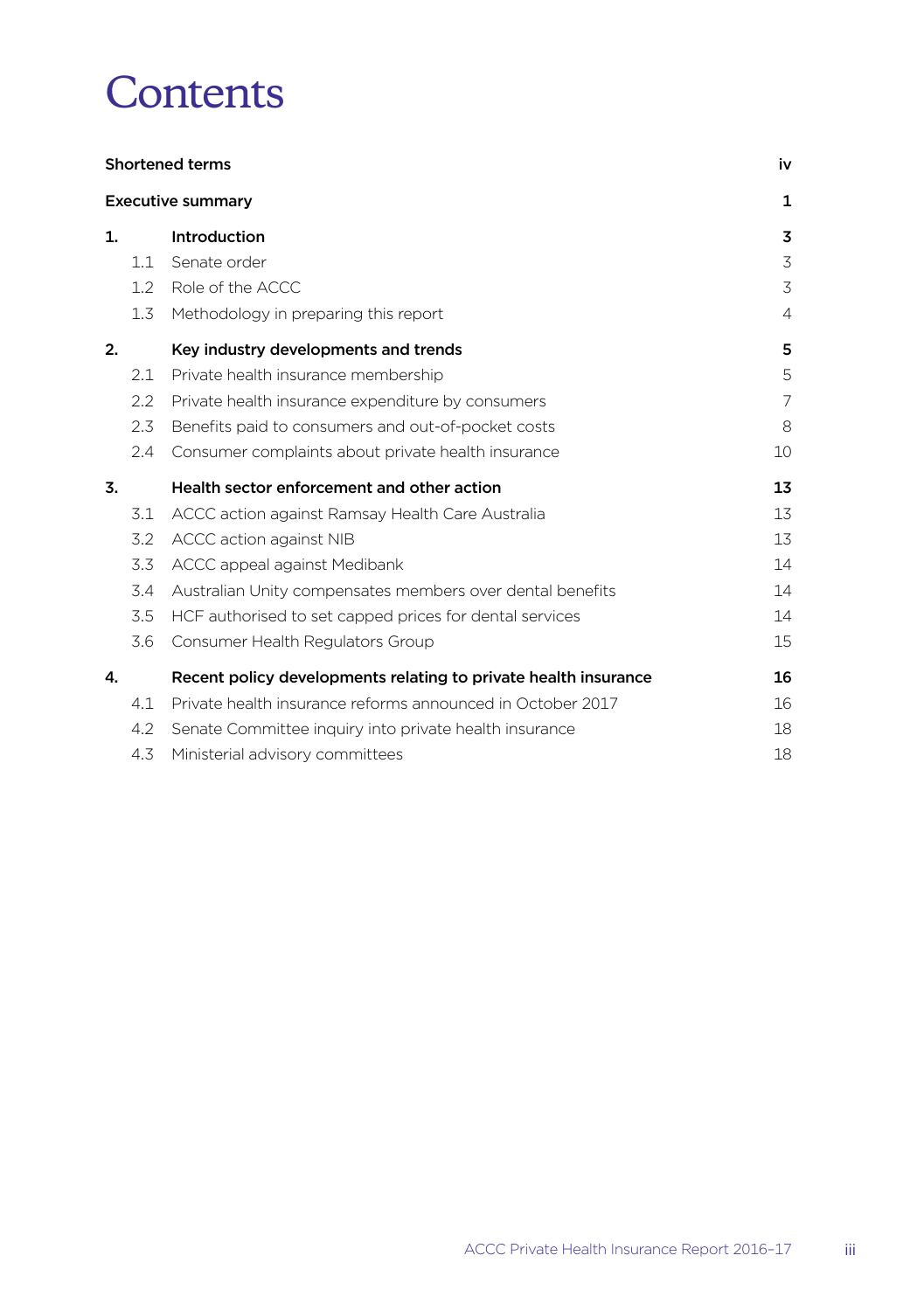## <span id="page-3-0"></span>Shortened terms

| <b>ACCC</b> | Australian Competition and Consumer Commission   |
|-------------|--------------------------------------------------|
| <b>ACL</b>  | Australian Consumer Law                          |
| APRA        | Australian Prudential Regulation Authority       |
| CCA         | Competition and Consumer Act 2010 (Cth)          |
| <b>CPI</b>  | Consumer Price Index                             |
| <b>HCF</b>  | Hospitals Contribution Fund of Australia Limited |
| Medibank    | Medibank Private Limited                         |
| <b>NIB</b>  | NIB Health Funds Limited                         |
| PHI Act     | Private Health Insurance Act 2007 (Cth)          |
| PHIO        | Private Health Insurance Ombudsman               |
| <b>SIS</b>  | Standard Information Statement                   |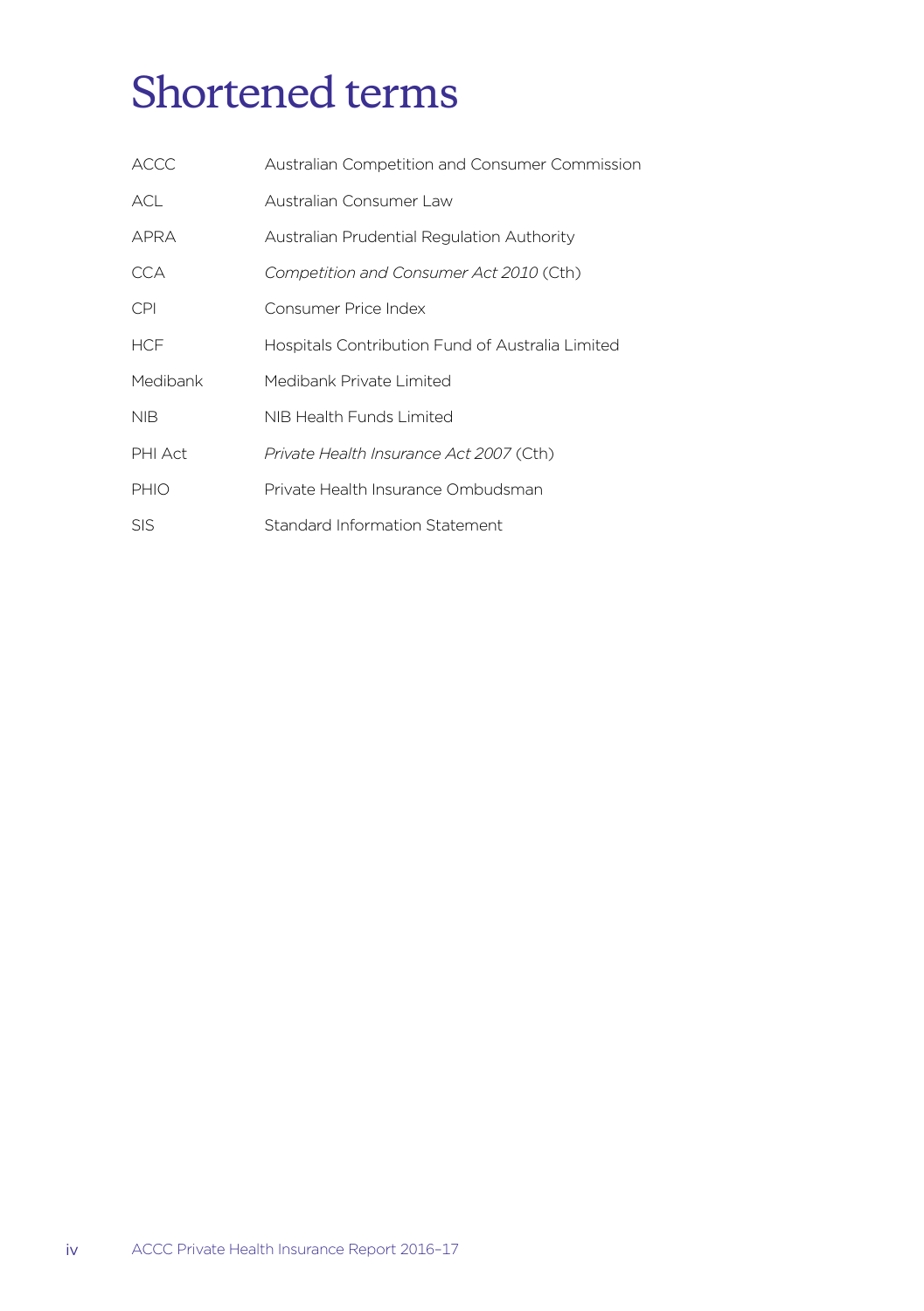## <span id="page-4-0"></span>Executive summary

This is the 19th report to the Australian Senate prepared by the Australian Competition and Consumer Commission (ACCC) on competition and consumer issues in the private health insurance industry. This report is for the period 1 July 2016 to 30 June 2017 (the reporting period).

This report analyses key competition and consumer developments and trends in the private health insurance industry during the reporting period that have affected consumers' health cover and out-of-pocket expenses.

A major focus in recent reports has been on whether health insurers and other participants' practices may be affecting the ability of consumers to make informed decisions when purchasing and comparing private health insurance, or accessing particular products or services under their existing policies.

#### Consumers remain concerned about the affordability of private health insurance

The affordability of private health insurance continues to be an area of significant consumer concern. A consumer survey conducted in 2016–17 found that the affordability of private health insurance is the second biggest cost of living concern for Australian households, after electricity prices.

Premium increases have been greater than inflation and wage growth in recent years. In response to higher prices, consumers are switching to more affordable policies with greater exclusions and restrictions. In response to higher prices, some consumers appear to be exiting the private health insurance market. There was a small reduction in the proportion of Australians holding private health insurance during 2016–17.

#### Consumer complaints continue to rise

In 2016–17, complaints about private health insurance to the Private Health Insurance Ombudsman (PHIO) increased by 30 per cent, continuing a trend of increasing complaints which have risen for the fourth consecutive year.

The PHIO reported that 88 per cent of complaints in 2016–17 were about health insurers. The benefits paid by insurers to consumers continued to receive the highest level of complaints over 30 per cent of total complaints—the main issue of concern being hospital policies with unexpected exclusions and restrictions.

#### The ACCC continues to pursue enforcement activity in the health sector

Private health insurers and other health industry participants have been the subject of a number of recent ACCC enforcement matters. These include ACCC actions and investigations in relation to NIB, Australian Unity, and Ramsay Health Care Australia. The ACCC has also granted authorisation to health insurer HCF and participating dentists to agree on a maximum price for some dental services, and is awaiting the outcome of an appeal against Medibank.

Further information about recent ACCC action, including matters subject to court proceedings, are detailed in section 3.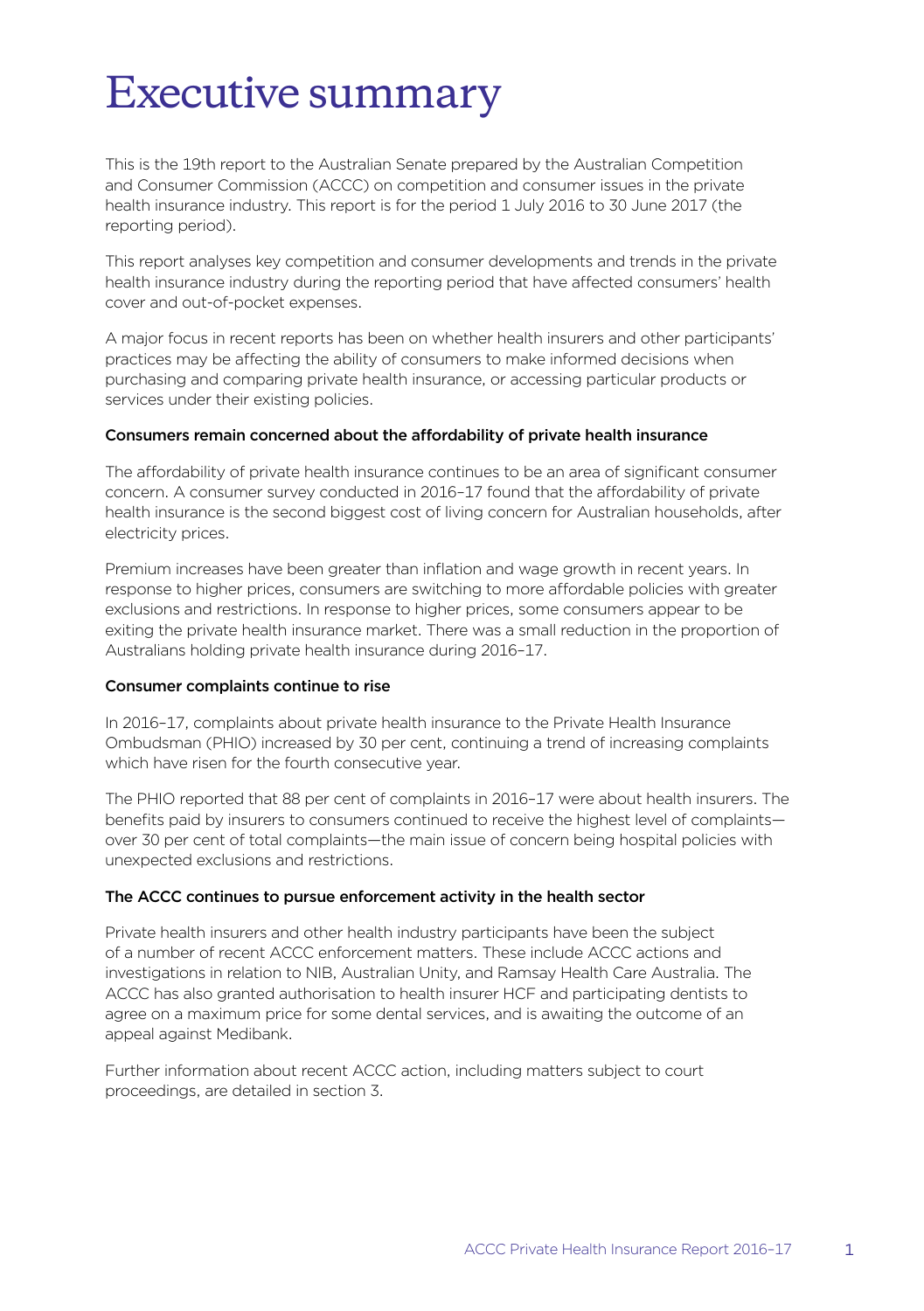#### Policy developments relating to private health insurance

The observations in this report are made in the context of ongoing government consideration of a series of reforms to the sector, with the aim of making private health insurance simpler and more affordable. Many of the consumer issues identified by the ACCC, including in previous private health insurance reports, are under active consideration.

The ACCC welcomes the reforms announced by the Australian Government in October 2017 to the private health insurance industry and recommends that competition and consumer law principles be considered as part of the implementation of these reforms.

The ACCC has previously identified that there are continuing challenges in how information is provided to consumers of private health insurance. The ACCC has found that the existing standard information statement—a broad summary of key policy features all health insurers are required to provide to consumers—does not provide sufficient information for consumers to understand the key benefits and limitations of their policies.

The Australian Government has announced that the standard information statement will be replaced with a new minimum data set. The ACCC recognises this significant reform and considers it to be important that the new minimum data set is effective in informing consumers about their private health insurance policies and of changes to the benefits available under those policies. The ACCC considers that the new minimum data set should:

- provide consumers with more reliable and transparent information in relation to the extent of each policy's coverage
- provide consumers with sufficient information to make informed choices when comparing and selecting policies
- enable consumers to understand the extent of their financial exposure to additional health costs
- **include clear and prominent disclosures with respect to applicable out-of-pocket costs** in hospital for all items listed.

The ACCC also considers that private health insurers are capable of providing consumers with significantly more detail on their gap arrangements. The new minimum data set should include a clear description of the gap arrangements for each insurer. The proper disclosure of an insurer's gap arrangements is fundamental to providing consumers with an informed choice when selecting a policy, as gap arrangements may be a key differentiating factor when comparing hospital insurance policies.

The ACCC will closely monitor developments relating to these and other policy processes and consider the competition and consumer aspects of any reforms.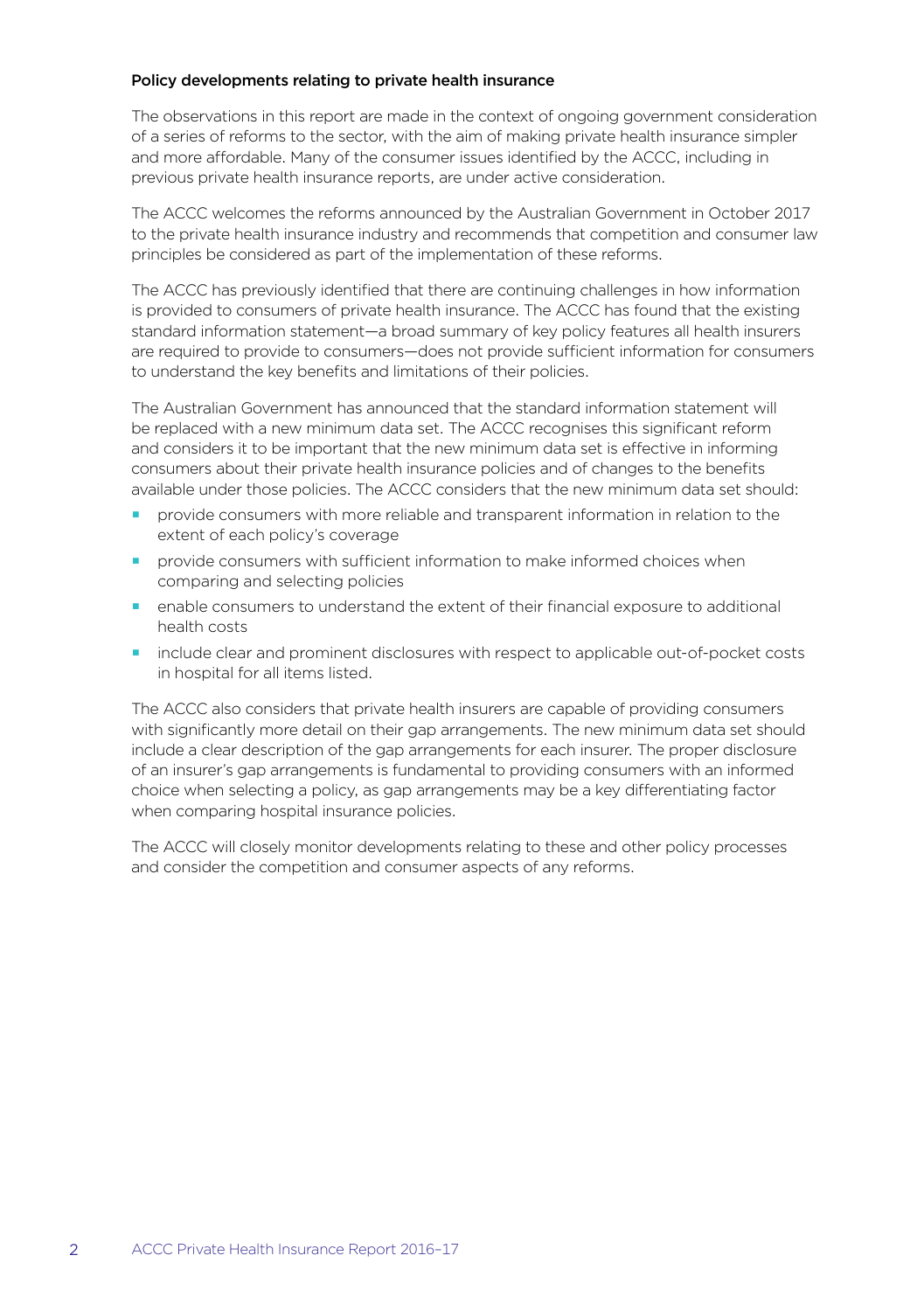## <span id="page-6-0"></span>1. Introduction

This report analyses key competition and consumer developments and trends in the private health insurance industry between 1 July 2016 and 30 June 2017 (the reporting period), while acknowledging significant developments that have occurred since the end of the reporting period.

## 1.1 Senate order

This report has been prepared in compliance with an Australian Senate order, under which the ACCC has an obligation to report annually on competition and consumer issues in the private health insurance industry.<sup>1</sup> The complete order is:

#### Senate order

There be laid on the table as soon as practicable after the end of each 12 months ending on or after 30 June 2003, a report by the Australian Competition and Consumer Commission containing an assessment of any anti-competitive or other practices by health insurers or providers which reduce the extent of health cover for consumers and increase their out-of-pocket medical and other expenses.

## 1.2 Role of the ACCC

The ACCC is an independent Commonwealth statutory authority whose role is to enforce the *Competition and Consumer Act 2010 (Cth)* (CCA), including the Australian Consumer Law (ACL), which is a single national law that provides uniform consumer protection and fair trading laws across Australia. The ACL is enforced by the ACCC and all state and territory fair trading agencies. The object of the CCA is to enhance the welfare of Australians by promoting fair trading and competition, and through the provision of consumer protection.

All relationships within the private health insurance industry are governed by the statutory protections offered to consumers by the CCA, including the ACL.2 These include relationships between consumers and health insurers, hospitals, medical facilities, health providers and practitioners. Competition laws also govern relationships between industry players and, among other things, restrict anti-competitive arrangements and exclusionary conduct.

The ACCC's role in the private health insurance industry includes satisfying the terms of the Senate order and enforcing and encouraging compliance with the CCA and ACL. The ACCC's Compliance and Enforcement Policy outlines our enforcement powers, functions and priorities.<sup>3</sup> This policy is updated yearly to reflect current and enduring priorities.

<sup>1</sup> Senate procedural order no. 17 Health—Assessment reports by the Australian Competition and Consumer Commission agreed to 25 March 1999, by means of an amendment to the motion that the report of the committee on Health Legislation Amendment Bill (No. 2) 1999 be adopted. J.626, amended 18 September 2002 J.761.

<sup>2</sup> In addition, private health insurers operating in Australia are regulated by the Australian Prudential Regulation Authority under a legislative framework set out on their [website.](http://www.apra.gov.au/private-health-insurance)

<sup>3</sup> See [ACCC Compliance & Enforcement Policy](https://www.accc.gov.au/about-us/australian-competition-consumer-commission/compliance-enforcement-policy-priorities) (accessed June 2018).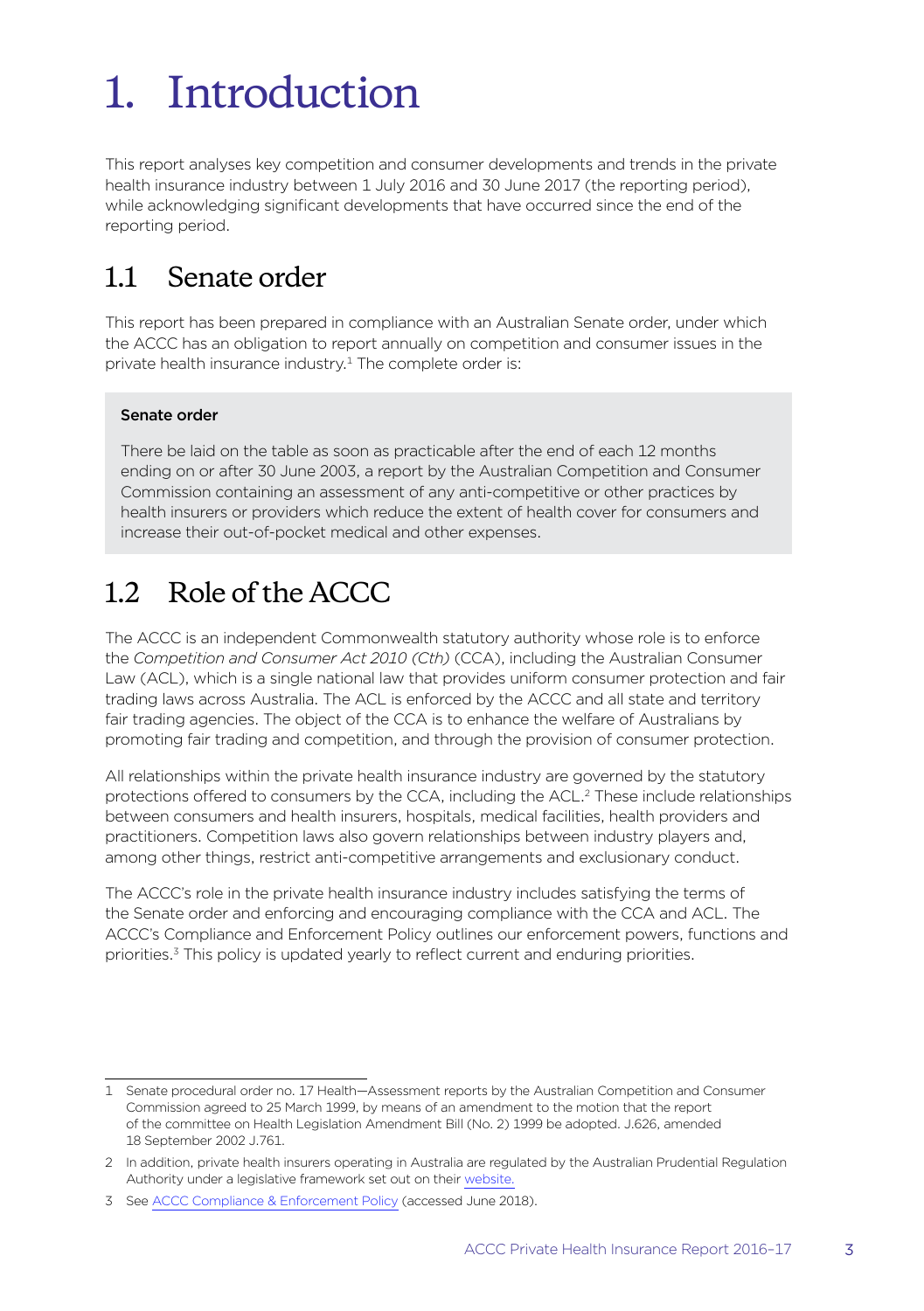## <span id="page-7-0"></span>1.3 Methodology in preparing this report

In recent private health insurance reports, the ACCC has made a range of observations relating to the adequacy of information provided by health insurers to consumers, including the way in which changes to the benefits available under policies are communicated to customers.

In October 2017, the Government announced a series of reforms with the aim of making private health insurance simpler and more affordable. Certain reforms are aimed at addressing issues such as the complexity of private health insurance products and difficulties in comparing different policies. These issues have been the subject of previous ACCC reports. The implementation of these reforms is ongoing.

In preparing this year's private health insurance report, the ACCC has not conducted a consultation process inviting written submissions from industry stakeholders as has occurred in previous years.

The ACCC has drawn on information and data from a range of sources, including desktop research and complaints data. Key industry data used and relied upon by the ACCC includes:

- industry statistics and data collected by the Australian Prudential Regulation Authority (APRA)
- **P** private health insurance complaints data from the Private Health Insurance Ombudsman  $(PHIO).<sup>4</sup>$

<sup>4</sup> The PHIO is a specialist role of the Commonwealth Ombudsman.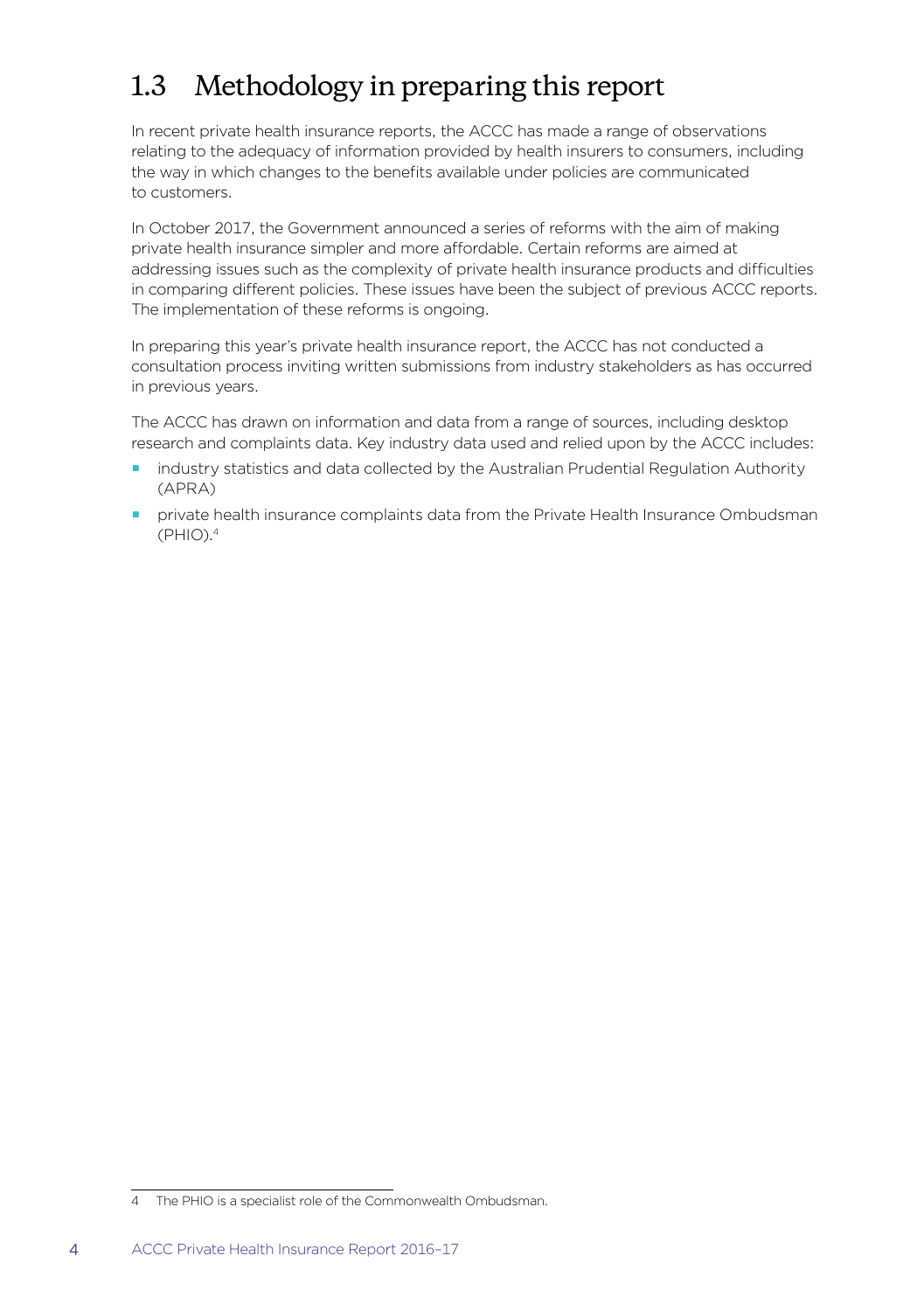## <span id="page-8-0"></span>2. Key industry developments and trends

This section sets out key competition and consumer developments and trends in the private health insurance industry that occurred in 2016–17, as summarised below.

#### Summary of key industry developments and trends in 2016–17

- The affordability of private health insurance continues to be an area of significant consumer concern.
- Australian consumers paid private health insurance premiums of around \$23.1 billion in 2016–17, an increase of \$1 billion from 2015–16. Premium increases have been greater than inflation and wage growth in recent years.
- In June 2017, 54.9 per cent of the Australian population held hospital or general health insurance cover. This was a decrease of 0.6 percentage points from June 2016, when 55.5 per cent of the population had some form of private health insurance. Hospital policies cover the cost of in-hospital treatment. General treatment policies, also known as 'extras' cover, provide benefits for services such as physiotherapy, dental and optical treatment.
- The amount of hospital benefits paid by health insurers per person increased by 5.2 per cent, along with a 3.4 per cent increase in general or extras benefits per person.
- Average out-of-pocket expenses incurred by consumers from hospital episodes decreased by 0.8 per cent, but increased by 2 per cent for general or extras treatments.
- **Consumers are shifting towards lower-cost policies with greater exclusions and** restrictions. In June 2017, 40 per cent of hospital policies held had exclusions, compared with 38 per cent in June 2016. There was also an increase in hospital policies with an excess or co-payment from 82 per cent to 83 per cent over the same period.
- **Complaints to the PHIO increased by 30 per cent, continuing a trend of increasing** complaints, which have risen for the fourth consecutive year. The benefits paid by insurers to consumers continued to receive the highest level of complaints—over 30 per cent of total complaints – the main issue of concern being hospital policies with unexpected exclusions and restrictions.

## 2.1 Private health insurance membership

There are two broad types of private health insurance cover. Hospital policies help cover the cost of in-hospital treatment by doctors and other costs such as accommodation and theatre fees. General treatment policies, also known as 'extras' cover, provide benefits for services such as physiotherapy, dental and optical treatment. Many consumers hold combined policies that provide packaged cover for both hospital and general treatment services.

Table 1 shows that as at 30 June 2017, 13.51 million Australian consumers, or 54.9 per cent of the population at the time, had some form of private health insurance. This represents a small reduction in coverage from June 2016, when 55.5 per cent of the population had some form of private health insurance.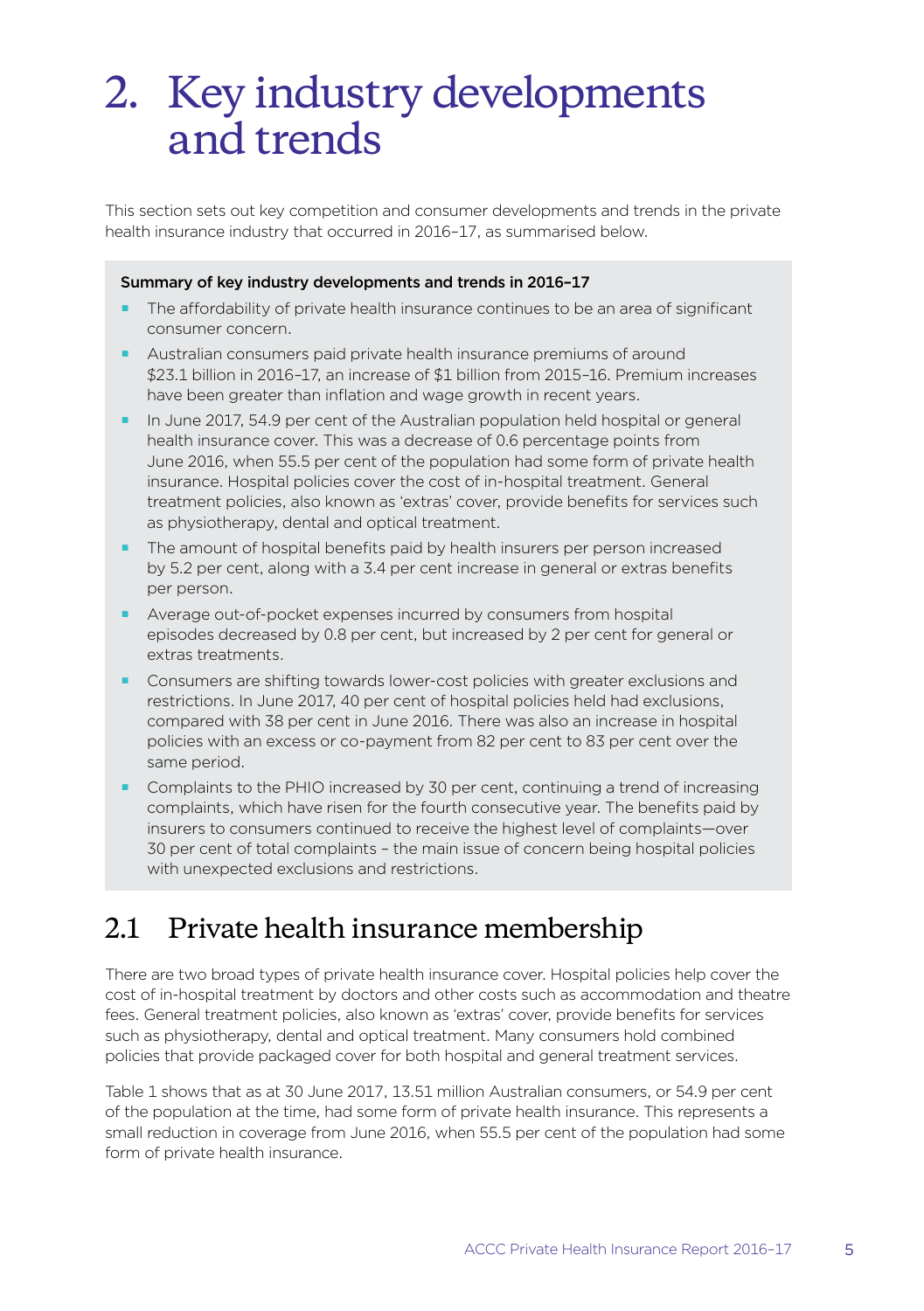Table 1 also shows a reduction in the proportion of the population holding hospital only or combined cover, from 46.8 per cent in June 2016 to 46.0 per cent in June 2017. In contrast, the proportion of the population holding general treatment only policies increased from 8.7 per cent to 8.9 per cent during the same period.

|                                 | <b>June 2016</b> | % of population |            | June 2017 % of population |
|---------------------------------|------------------|-----------------|------------|---------------------------|
| Hospital only or combined cover | 11 328 577       | 46.8%           | 11 318 742 | 46.0%                     |
| General only                    | 2101444          | 8.7%            | 2 194 435  | 8.9%                      |
| Total insured persons           | 13 430 021       | 55.5%           | 13 513 177 | 54.9%                     |

#### Table 1: Insured Australian consumers by policy type, June 2016 and June 2017

Source: APRA, Private Health Insurance Statistical Trends, Membership Trends – March 2018.

#### Membership by health insurer

In 2016–17, there were a total of 37 health funds operating in Australia, including both not-for-profit insurers and for-profit insurers. Bupa remained Australia's largest insurer ahead of Medibank, ending the 2016–17 financial year with just over 3.73 million members (as measured by individuals covered), compared to Medibank's 3.55 million members.5

As at June 2017, the top five health insurers in Australia provided cover to over 80 per cent of Australian consumers holding some form of private health insurance. As shown in figure 1, Medibank and Bupa represent over half of the Australian private health insurance market, with market shares of over 26 per cent each. The next three largest insurers—HCF, NIB and HBF—have a combined market share slightly larger than that of Medibank.

However, despite their combined market share of over 80 per cent, the top five health insurers contributed to only 78.7 per cent of total health fund benefits paid in 2016-17,<sup>6</sup> with Bupa and Medibank contributing 27.4 per cent and 25.7 per cent respectively.7 Benefits paid by health funds are discussed further in section 2.3.



#### Figure 1: Insurer market share by number of Australian consumers covered, 2016–17

Source: APRA, Operations of Private Health Insurers Annual Report 2016–17, released 8 November 2017.

<sup>5</sup> APRA, [Operations of Private Health Insurers Annual Report 2016–17—Table 3](http://www.apra.gov.au/publications/operations-private-health-insurers-annual-report), 8 November 2017.

<sup>6</sup> The amount paid by an insurer to a policy holder to cover health care costs.

<sup>7</sup> APRA, Operations of Private Health Insurers Annual Report 2016–17—Table 3, 8 November 2017.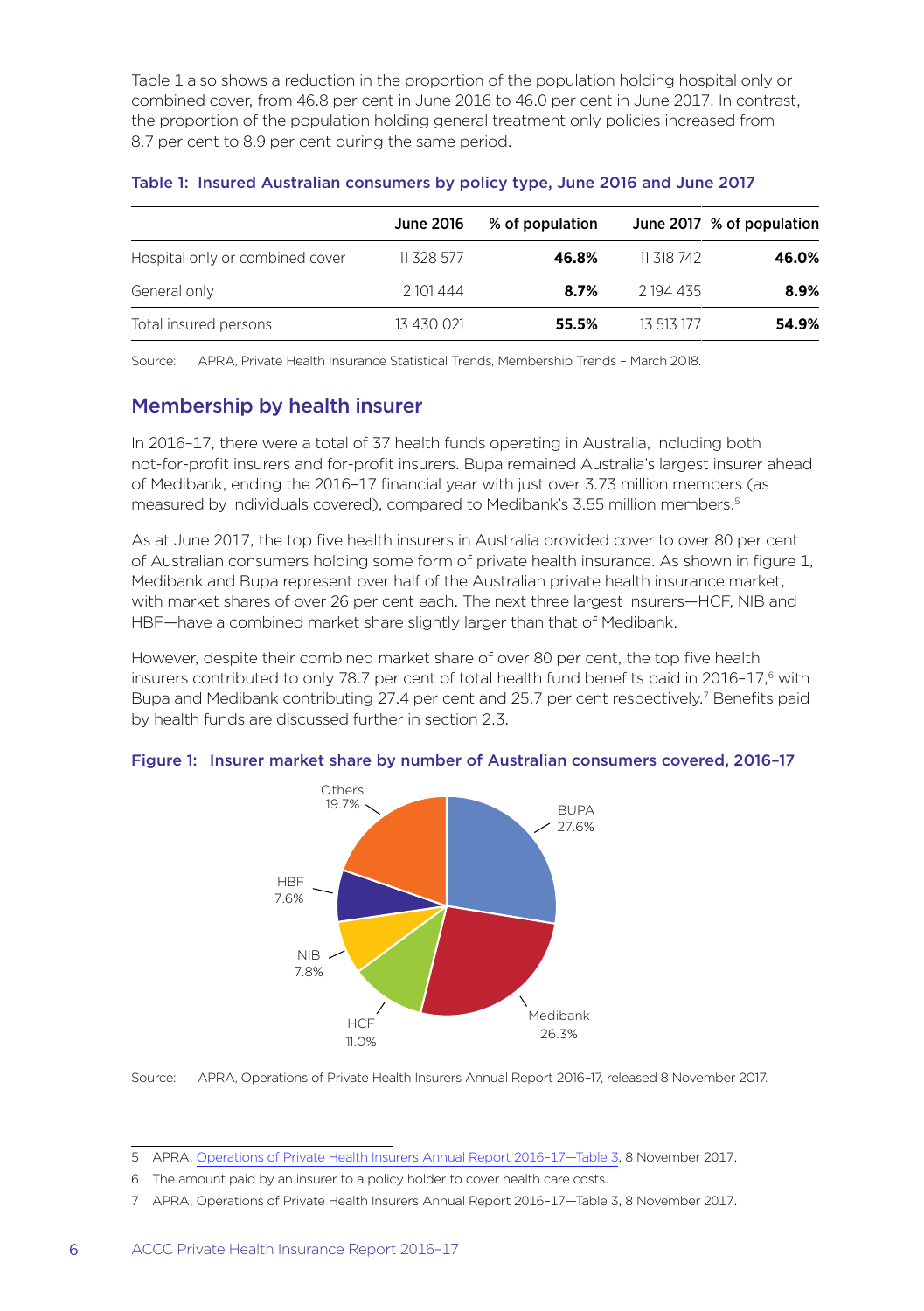### <span id="page-10-0"></span>2.2 Private health insurance expenditure by consumers

The affordability of medical services and private health insurance has been an area of significant consumer concern in recent years. The CHOICE consumer pulse survey conducted in 2016–17 found that health and medical costs, including the cost of private health insurance, were the second biggest cost of living concern for Australian households, after electricity prices.<sup>8</sup>

In 2016–17, Australian consumers paid about \$23.1 billion in private health insurance premiums, an increase of \$1 billion or 4.6 per cent from 2015–16.9 Figure 2 shows private health insurance premium increases (on an industry weighted average basis) as well as the inflation rate and growth in wages, between 2013 and 2017. During this period, private health insurance premiums increased by an average of 5.6 per cent per year. This was significantly greater than the average annual growth in the wage price index (2.3 per cent) and the consumer price index (1.9 per cent) between 2013 and 2017.





Source: Department of Health, Average premium increases by insurer by year, available at [http://www.health.](http://www.health.gov.au/internet/main/publishing.nsf/Content/privatehealth-average-premium-round) [gov.au/internet/main/publishing.nsf/Content/privatehealth-average-premium-round](http://www.health.gov.au/internet/main/publishing.nsf/Content/privatehealth-average-premium-round); Australian Bureau of Statistics, 6401.0—Consumer Price Index, Australia, Mar 2018, Tables 1 and 2. CPI: All Groups, Index Numbers and Percentage Changes; Australian Bureau of Statistics, 6345.0—Wage Price Index, Australia, Mar 2018, Table 1. Total Hourly Rates of Pay Excluding Bonuses: Sector, Original, Seasonally Adjusted and Trend.

#### Consumer responses to private health insurance premium increases

Average consumer expenditure on private health insurance premiums tends to grow at a slower rate than the industry weighted average premium increases shown in figure 2. This is likely due to consumers switching to more affordable policies in response to higher prices. This conclusion appears to be consistent with the trend observed in table 2, which shows that the increases in private health insurance premiums have coincided with an increase in

<sup>8</sup> CHOICE, Consumer Pulse: Australians' Attitude to Cost of Living 2014–2017, August 2017, p. 5.

<sup>9</sup> APRA, Private Health Insurance Quarterly Statistics, June 2017 (released August 2017), p. 11.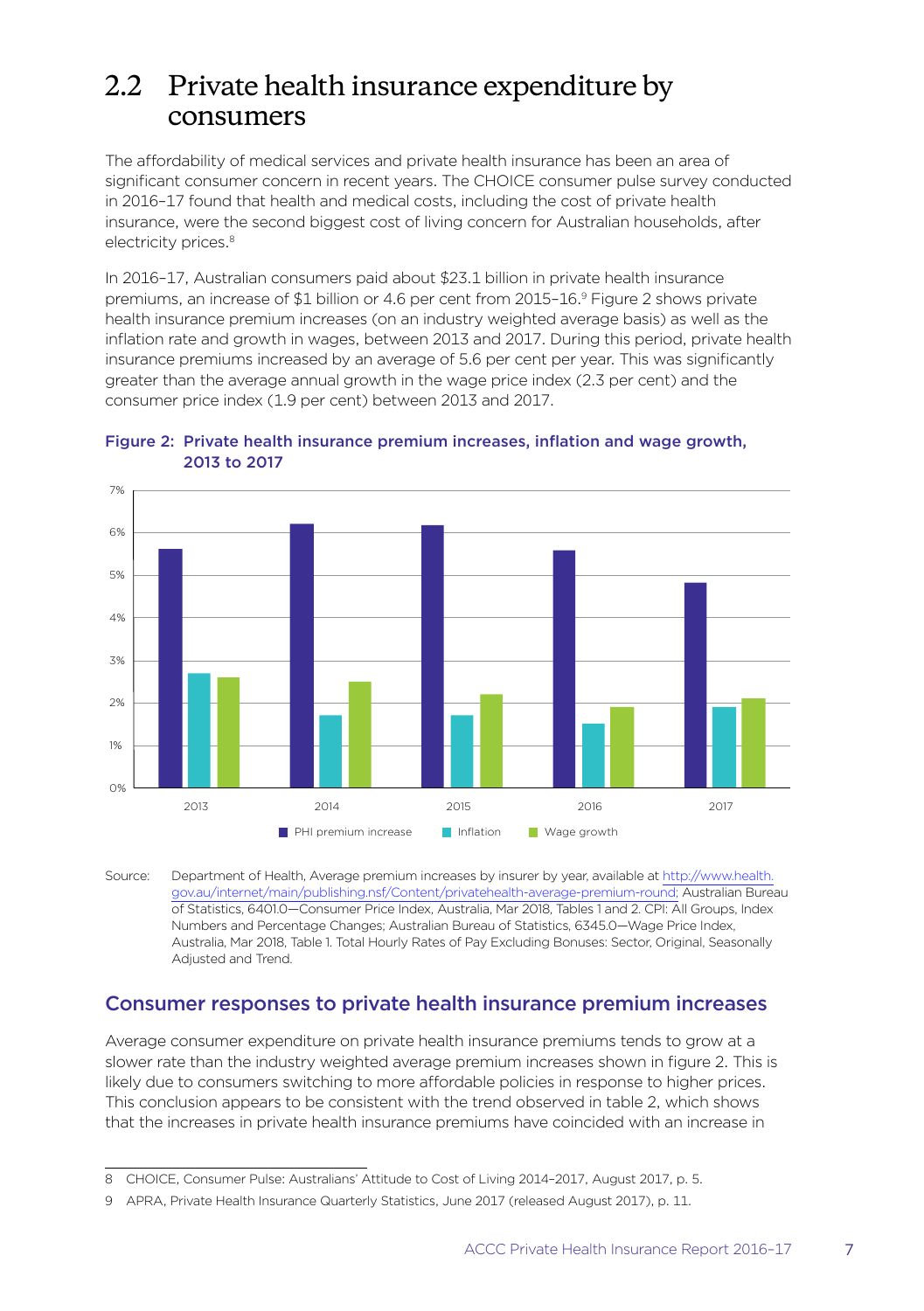<span id="page-11-0"></span>the proportion of hospital insurance policies with exclusions, $10$  excess payments, $11$  or copayments.12

In addition to switching to more affordable policies, some consumers appear to be exiting the private health insurance market. As shown in table 1 (above), between June 2016 and June 2017 there was a decrease of 9835 in the number of consumers with hospital policies. Data from APRA indicates that the 25–29 age group experienced the largest drop in hospital policy membership (5.4 per cent fewer policy holders), while the 70–74 age group had the largest increase in hospital cover (8.6 per cent).<sup>13</sup>

|                              | June 2013 |     | June 2014   June 2015   June 2016 |     | June 2017 |
|------------------------------|-----------|-----|-----------------------------------|-----|-----------|
| % with exclusionary policies | 27%       | 29% | 36%                               | 38% | 40%       |
| % with excess & co-payments  | 78%       | 79% | 81%                               | 82% | 83%       |

#### Table 2: Hospital policies with exclusions or excess, June 2013 to June 2017

Source: APRA, Operations of Private Health Insurers Annual Report data 2016–17 (Tables and Figures), Policies by type, released 8 November 2017.

### 2.3 Benefits paid to consumers and out-of-pocket costs

This section presents data on the overall amount of benefits paid out to consumers by health insurers in 2016–17, while also reporting on the average out-of-pocket costs incurred by consumers when accessing medical services.

Health insurers set the rebate amounts they pay for medical services. The rebate amounts they set have an impact on the out-of-pocket expenses (if any) that consumers incur when using their insurance. However, it is important to note that the amounts charged by different health care service providers for the same medical service can vary,<sup>14</sup> which is a significant determinant of the final costs incurred by consumers. Some insurers use contracting arrangements with health care service providers to provide certainty around these charges.

#### Benefits paid by health insurers to consumers

During 2016–17, the amount of hospital benefits paid by health insurers per consumer increased by 5.2 per cent, along with a 3.4 per cent increase in general benefits per consumer. This was broadly consistent with increases in the total dollar value of benefits paid by insurers to consumers, as outlined in table 3.

<sup>10</sup> Conditions or services not covered under a health insurance policy, a private health insurer will not pay benefits towards hospital or medical costs for these items.

<sup>11</sup> An amount of money that a policy holder agrees to pay towards the cost of hospital treatment, this is paid before private hospital insurance benefits are payable.

<sup>12</sup> For a hospital policy a co-payment is a set amount a policy holder agrees to pay for each day they are in hospital, most have a limit on the number of days they apply per stay.

<sup>13</sup> APRA, Private Health Insurance Membership and Coverage, May 2018.

<sup>14</sup> Health care service providers include hospitals, specialists, and providers of 'extras' services, such as dental, optical and physiotherapy and chiropractic care.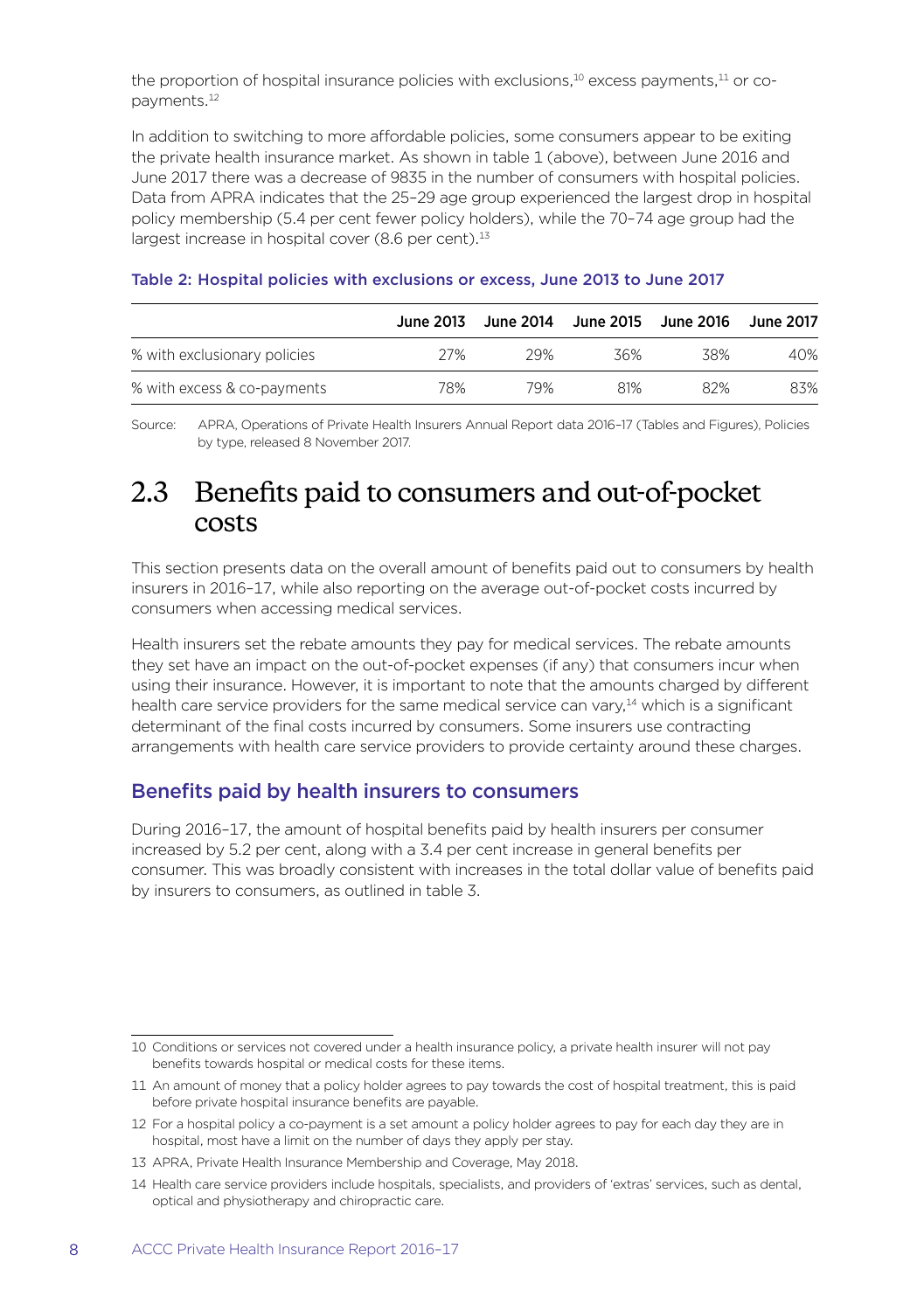#### Table 3: Key metrics relating to the benefits paid by health insurers to consumers, June 2016 to June 201715

|                                           | <b>June 2016</b> | <b>June 2017</b> | Change  |
|-------------------------------------------|------------------|------------------|---------|
| Benefits-hospital treatment (\$ millions) | \$13 874         | \$14 592         | $+5.2%$ |
| Benefits-general treatment (\$ millions)  | \$4 730          | \$4 923          | $+4.1%$ |
| Hospital benefits per consumer (\$)       | \$1225           | \$1289           | $+5.2%$ |
| General benefits per consumer (\$)        | \$387            | \$400            | $+3.4%$ |

Source: APRA, Private Health Insurance Quarterly Statistics, June 2017 (released 15 August 2017).

#### Out-of-pocket payments

An out-of-pocket or 'gap' payment is the amount a consumer pays either for medical or hospital charges, over and above what they receive from the Australian Government's Medicare scheme or their private health insurer.

Typically, health insurers enter into contractual arrangements with selected health care service providers, in part, to minimise the out-of-pocket expenses incurred by members. Insurers negotiate set fees and other terms with those providers in exchange for the right to participate in their 'preferred provider' networks or 'no gap' and 'known gap' schemes. In the case of a 'no gap' arrangement, the participating health care service provider agrees to charge a certain amount for services and the health insurer will fully cover the cost of the relevant medical procedure performed by the participating provider. In the case of a 'known gap' arrangement, the participating provider can charge an amount beyond that which the health insurer will cover, but it is restricted to a capped maximum set by the health insurer.

In June 2017, the average out-of-pocket (gap) expense incurred by a consumer for hospital treatment was \$299, which represents a decrease of 0.8 per cent compared to the average gap in June 2016 (\$301). However, there was a 2 per cent increase in out-of-pocket expenses for general treatments over the same period (from \$46.77 to \$47.73).<sup>16</sup>

While most in-hospital services are delivered with no gap payments required from patients, this rate has been in decline in recent years, falling from nearly 90 per cent of services not requiring a gap payment in June 2013 to closer to 85 per cent of services at the end of 2016, as demonstrated in figure 3. However, the proportion of services requiring no gap increased to over 88 per cent in the June quarter 2017.

<sup>15</sup> This table presents a selection of key metrics relating to the benefits paid by private health insurers. A full outline of all benefits paid to consumers by insurers can be found in APRA's Private Health Insurance Quarterly Statistics.

<sup>16</sup> APRA, [Private Health Insurance Quarterly Statistics](http://content.webarchive.nla.gov.au/gov/wayback/20171112234348/http://www.apra.gov.au/PHI/Publications/Documents/1708-QPHIS-20170630.pdf), June 2017 (released 15 August 2017), p. 10.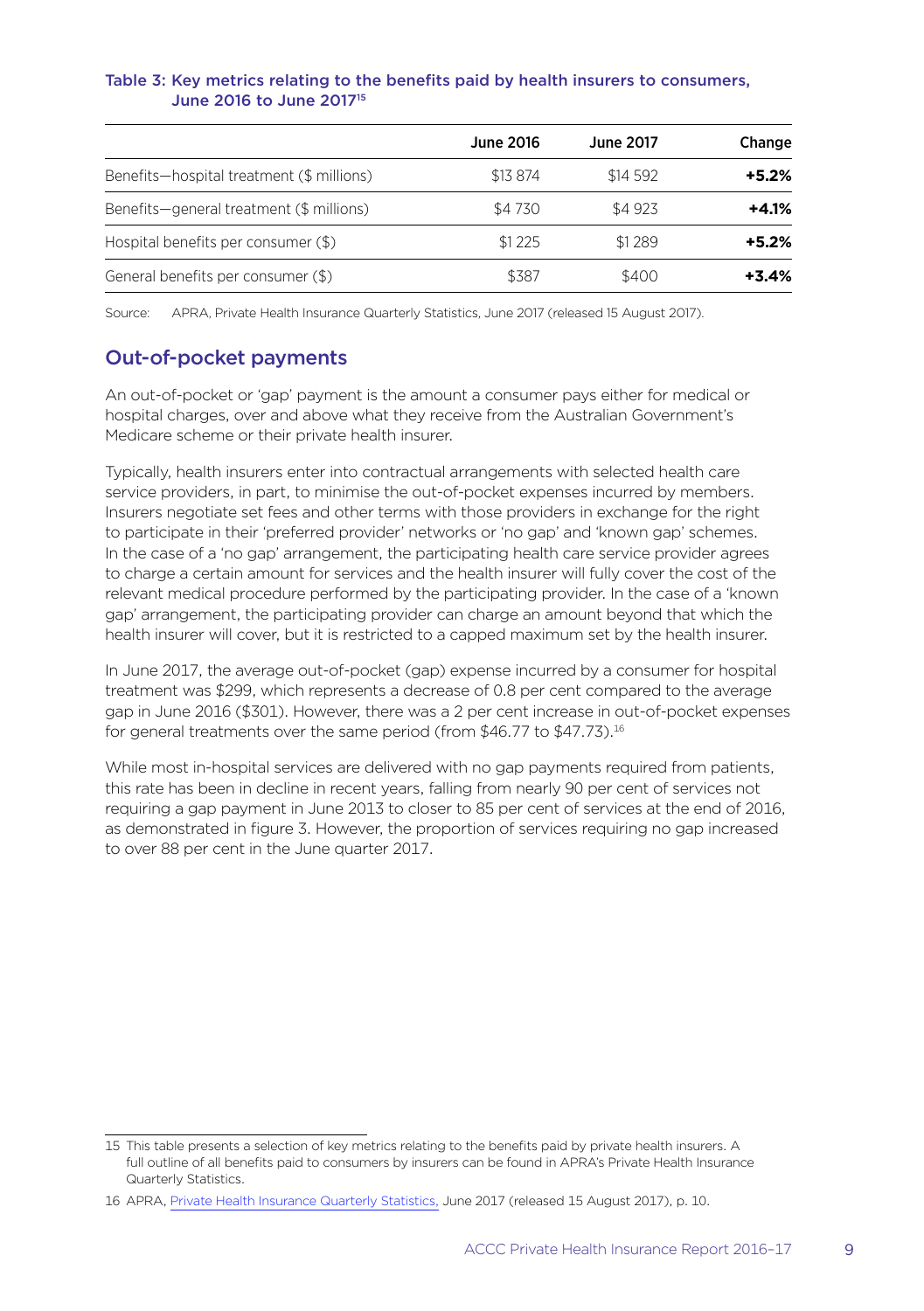

<span id="page-13-0"></span>Figure 3: Proportion of in-hospital services with no gap, June 2013 to June 2017

Source: APRA, Private Health Insurance Medical Gap, March 2018.

## 2.4 Consumer complaints about private health insurance

This section presents an analysis of consumer complaints to the PHIO and contacts to the ACCC relating to private health insurance. This data provides a good indication of the specific aspects of health insurance that consumers are most frequently concerned with.

#### Complaints received by the PHIO

The main complaints agency for consumers about their private health insurance is the PHIO. During 2016–17, the PHIO received a total of 5750 complaints relating to private health insurance, representing an increase of 30.2 per cent from 2015–16. This increase in complaints followed increases of 3.5 per cent in 2015–16 and 24.5 per cent in 2014–15, as demonstrated in figure 4.





Source: Commonwealth Ombudsman's Annual Report 2016–17 (PHIO section, p. 81)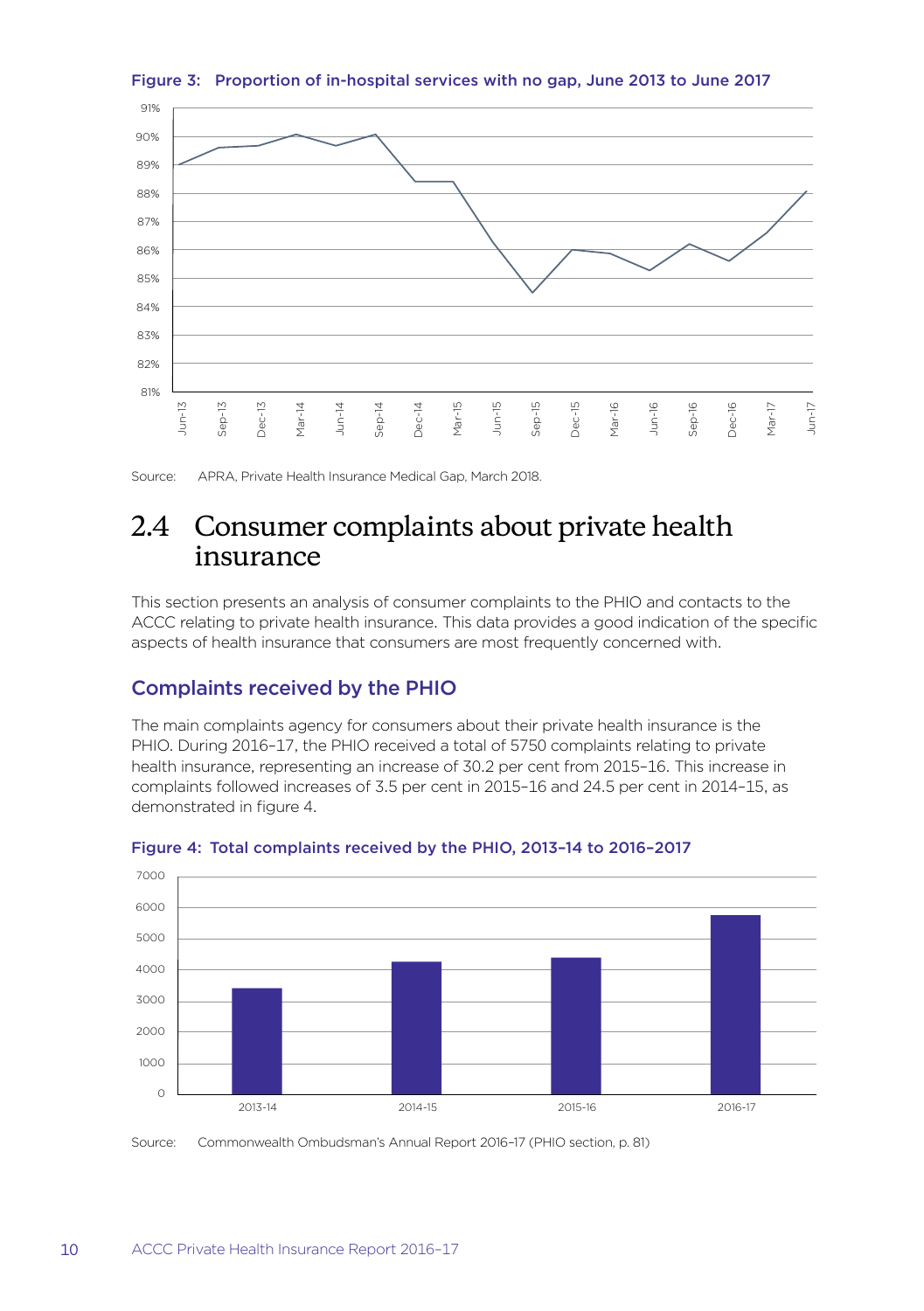The PHIO reported that 88 per cent of complaints in 2016–17 were about health insurers. However, complaints were also made about providers including hospitals, health care service providers, health insurance brokers and other practitioners.<sup>17</sup>

After several years where private health insurance complaint levels remained steady, there has been a substantial increase in complaints over the past four years. The PHIO considers there is no single cause for the increase in complaints made by health insurance consumers at this time, and noted there was an increase in complaints across a wide range of issues.

#### Anticipated reduction in future complaints

The PHIO notes that between 1 July and 31 December 2017, there was a 28 per cent reduction in the number of complaints received by the PHIO, compared to the same period in 2016–17.18 The PHIO attributes this reduction in complaints to a range of factors, including that the PHIO identified health insurers who were the subject of the increase in complaints in 2016–17 and assisted them with strategies to reduce complaints, and also the efforts by health insurers to better address consumer complaints.

#### PHIO complaints by issue

The top four categories for complaints to the PHIO – benefits, membership, information and service – have remained the same for the past four years, as shown in figure 5. The key issues within these complaint categories are as follows:

- Benefits: hospital exclusions and restrictions
- Membership: cancellation, clearance certificates
- Information: verbal advice, lack of notification
- Service: service delays, premium payment problems, general service issues.



#### Figure 5: PHIO complaint issues, 2013–14 to 2016–17

Source: Commonwealth Ombudsman's Annual Report 2016–17 (PHIO section, pp. 87–89), PHIO Annual Report 2013–14.

<sup>17</sup> Commonwealth Ombudsman's Annual Report 2016–17 (PHIO section, p. 90).

<sup>18</sup> Commonwealth Ombudsman, Private Health Insurance Ombudsman State of the Health Funds Report 2017, March 2018, p. 9.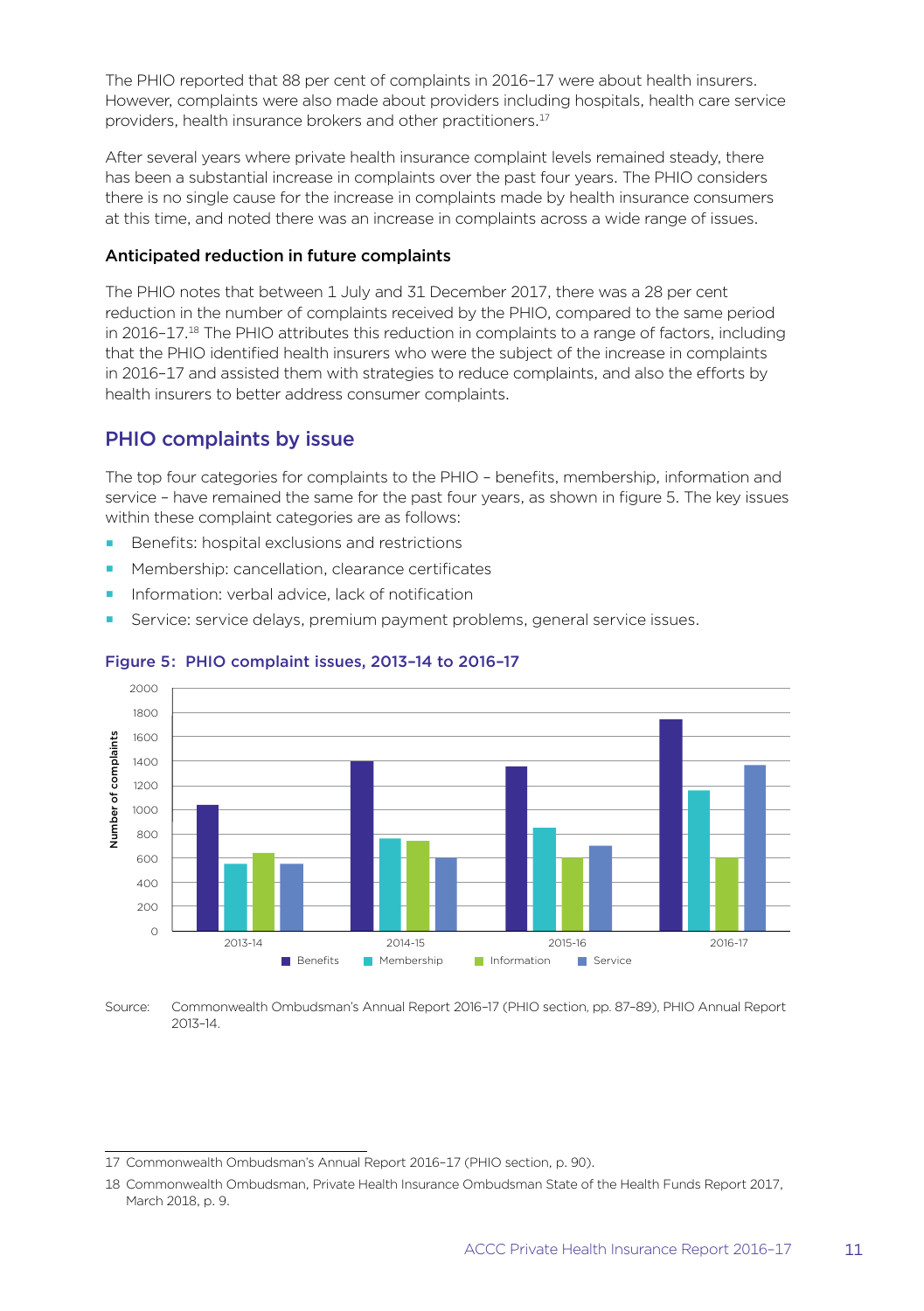As shown in figure 5, the benefits paid by insurers to consumers continued to receive the highest level of complaints (over 30 per cent of total complaints in 2016–17). With respect to complaints about benefits, the main issues of concern were hospital policies with unexpected exclusions and restrictions and delays in payment.

The PHIO stated that part of the increase in complaints may be attributed to consumers experiencing problems obtaining timely responses from health insurer complaint officers particularly during peak months including March 2017, when there was an increase in complaints about delays in benefits and service issues.19

#### ACCC contacts received relating to private health insurance

The ACCC and state and territory fair trading agencies also receive consumer complaints relevant to the private health insurance industry. However, the ACCC is not a dispute resolution body and does not generally receive a large number of complaints about private health insurance.

In 2016–17, the ACCC received 248 contacts (enquiries and complaints) from the public regarding insurers or in relation to private health insurance issues. This represented a 32 per cent increase from the previous year, when 169 contacts were received, and about the same number as 2014–15, when 253 contacts were received.

The majority of private health insurance contacts related to consumer protection issues, with 50 per cent of these contacts concerning potentially misleading or deceptive conduct, or false representations.

Section 3 of this report provides a summary of the enforcement actions undertaken by the ACCC in the health sector during 2016–17.

<sup>19</sup> Commonwealth Ombudsman, *ibid.*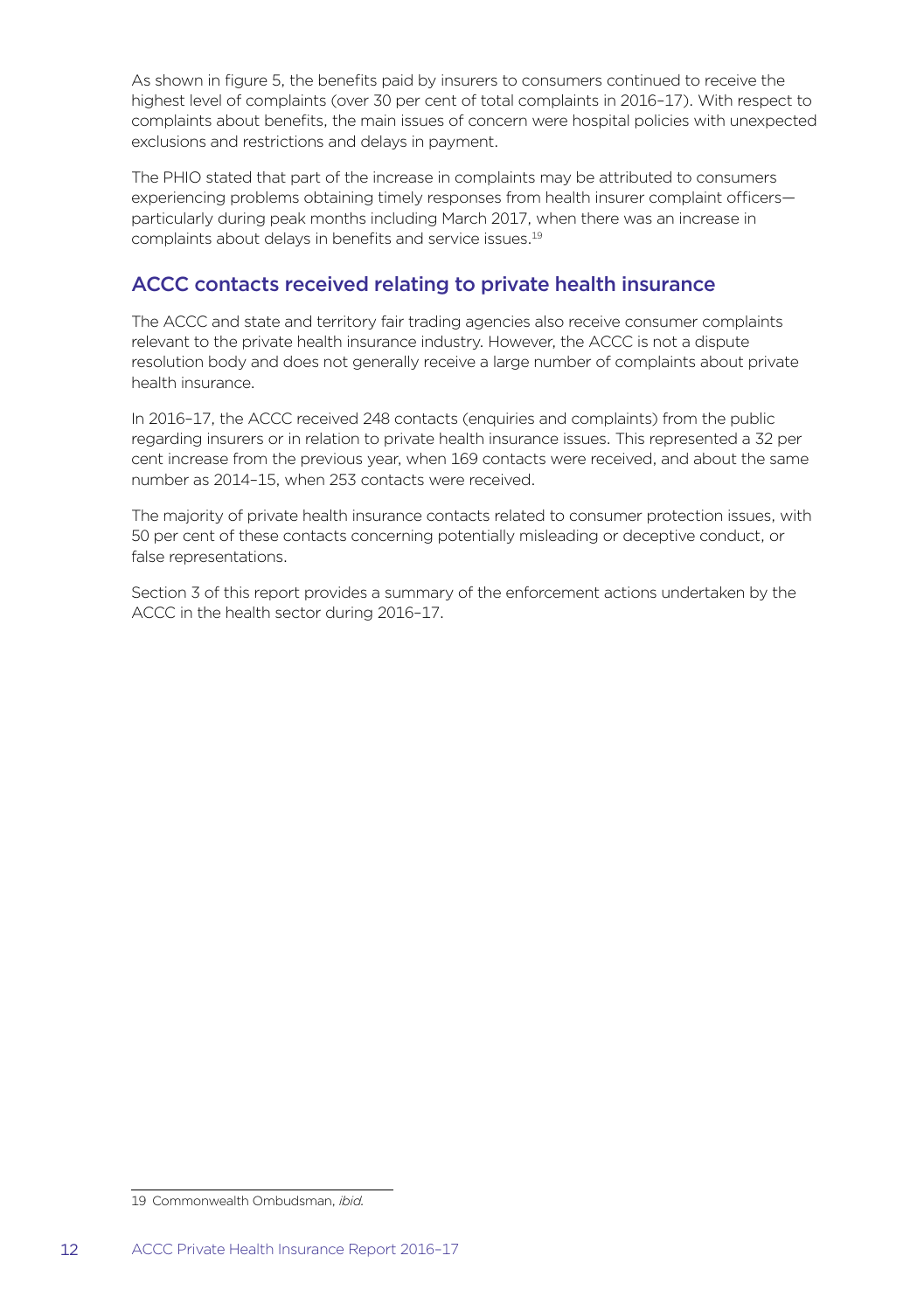## <span id="page-16-0"></span>3. Health sector enforcement and other action

Consumer issues in private health insurance were a priority area during the reporting period, as outlined in the ACCC's 2017 Compliance and Enforcement policy. Private health insurers and other health industry participants have been the subject of a number of recent ACCC enforcement matters relating to the health sector. This section outlines recent ACCC action, including matters subject to court proceedings.<sup>20</sup>

### 3.1 ACCC action against Ramsay Health Care Australia

On 1 May 2017, the ACCC instituted proceedings in the Federal Court against Ramsay Health Care Australia (Ramsay) for alleged anti-competitive conduct involving misuse of market power and exclusive dealing in the Coffs Harbour region.21

Ramsay is Australia's largest private hospital operator with about 70 hospitals and day surgeries nationwide. At the relevant time, Ramsay operated Baringa Private Hospital and the Coffs Harbour Day Surgery, the only private hospital and private day surgery facilities in the Coffs Harbour region. The Coffs Harbour Day Surgery closed in mid-2017, and Baringa Hospital remains the only private hospital in the region. Coffs Harbour surgeons used operating theatres at Ramsay's facilities to perform surgical procedures on private patients.

The ACCC alleges Ramsay became aware that a group of Coffs Harbour surgeons were planning to establish a competing private day surgery facility in Coffs Harbour. In response to this competitive threat, the ACCC alleges senior Ramsay executives told these surgeons that if they were involved with the proposed new day surgery they would have their access to operating theatre time at Baringa Hospital substantially reduced or withdrawn.

The ACCC alleges that Ramsay engaged in this conduct for the purpose of deterring or preventing a new entrant in the day surgery market in Coffs Harbour, or substantially lessening competition in that market. The matter is set down for hearing in the Federal Court in Sydney for three weeks commencing 25 February 2019.

## 3.2 ACCC action against NIB

On 30 May 2017, the ACCC instituted proceedings in the Federal Court against NIB alleging it contravened the ACL by engaging in misleading or deceptive conduct, unconscionable conduct and making false or misleading representations.<sup>22</sup>

The proceedings arise from NIB's failure to notify members in advance of its decision to remove certain eye procedures from its 'MediGap Scheme' in 2015. Under the MediGap Scheme, members had previously been able to obtain these eye procedures without facing out-of-pocket costs when doctors participated in the scheme.

<sup>20</sup> Some of the enforcement and other actions detailed in this section have occurred since the end of the reporting period.

<sup>21</sup> ACCC media release, ['ACCC takes action against Ramsay Health Care for alleged anti-competitive conduct'](https://www.accc.gov.au/media-release/accc-takes-action-against-ramsay-health-care-for-alleged-anti-competitive-conduct), 1 May 2017.

<sup>22</sup> ACCC media release, ['ACCC takes action against NIB'](https://www.accc.gov.au/media-release/accc-takes-action-against-nib), 30 May 2017.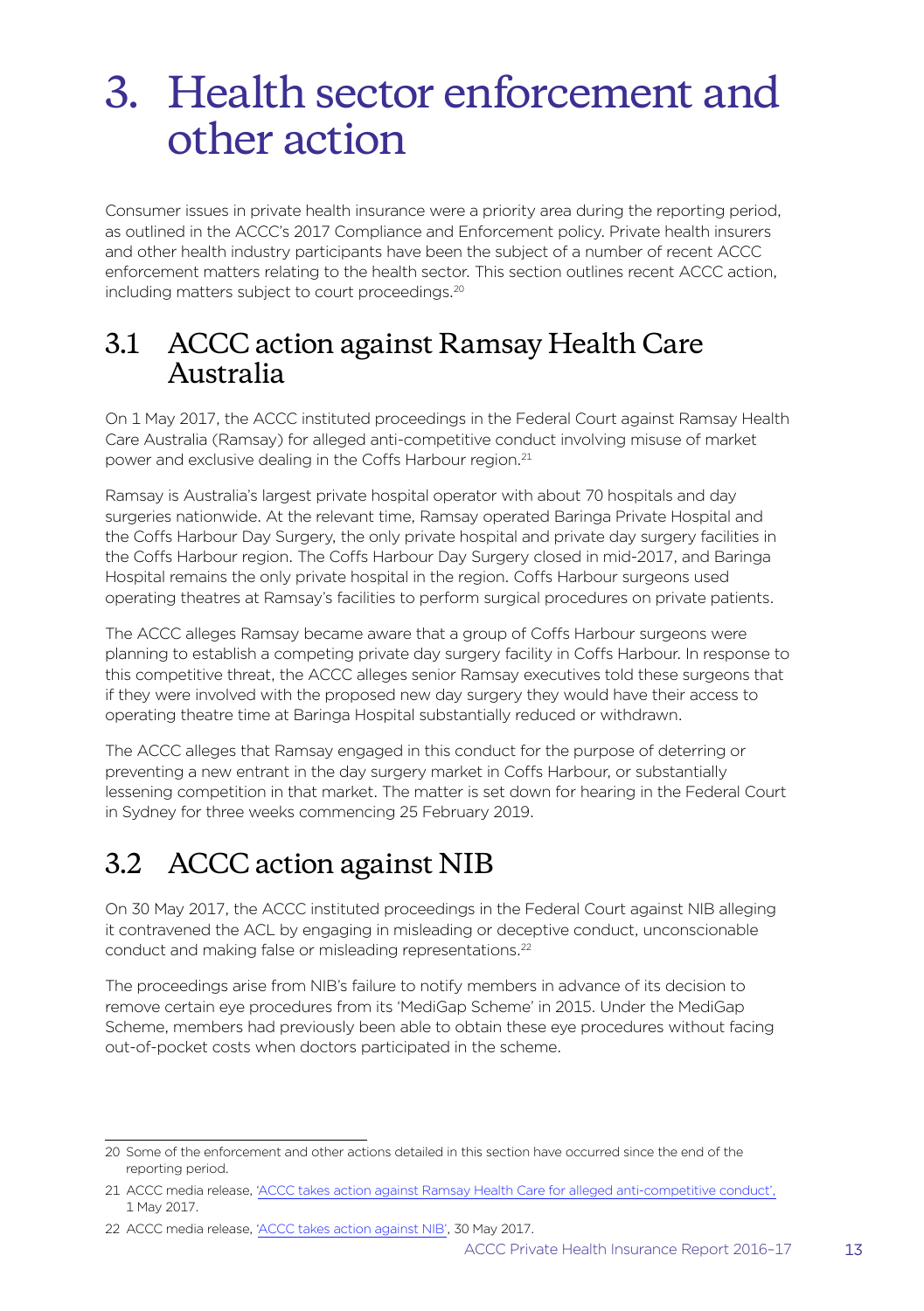## <span id="page-17-0"></span>3.3 ACCC appeal against Medibank

On 20 September 2017, the ACCC lodged a Notice of Appeal from the Federal Court's decision on 30 August 2017 dismissing the ACCC's proceedings against Medibank.23

The ACCC had alleged that Medibank engaged in misleading or deceptive conduct, made false or misleading representations to consumers, and engaged in unconscionable conduct, in relation to its failure to notify Medibank members and members of its subsidiary brand, ahm, of its decision to limit benefits paid to members for in-hospital pathology and radiology services, despite representing across a number of its communications and marketing materials that it would.

The appeal was heard by the Full Federal Court in May 2018 and the matter is awaiting judgment.

### 3.4 Australian Unity compensates members over dental benefits

On 3 November 2017, following an ACCC investigation, Australian Unity agreed to pay compensation to members who held couples and family policies in 2015 that were likely to have been misled about the dental benefits they could claim from their policy.<sup>24</sup>

Australian Unity provided a court-enforceable undertaking to the ACCC, under which it has agreed, amongst other things, to improve the information it provides to consumers and to provide compensation to affected members, including reimbursement for out-of-pocket costs for dental services. The compensation is expected to be at least \$620 000.

### 3.5 HCF authorised to set capped prices for dental services

On 11 May 2018, the ACCC granted authorisation to health insurer HCF and dentists who voluntarily participate in HCF's "More for Teeth" program, to allow them to agree on a maximum price for some dental services provided to HCF members.25

HCF intends to open its own dental clinics in locations where it already runs its "More for Teeth" program. Under the program, participating dentists cap fees for HCF members for a limited number of basic preventative and diagnostic dental services, enabling HCF to offer "no gap" arrangements at participating dentists. The authorisation allows HCF to agree with participating dentists to set the same fees at its new clinics as members are charged by dentists in the "More for Teeth" program.

The ACCC invited submissions from several interested parties on HCF's application for authorisation and considered the broader concerns raised by interested parties about the role of health insurers in the provision of dental services. The ACCC concluded that capping prices for the limited number of preventative and diagnostic dental procedures offered under the "More for Teeth" program was likely to result in a net public benefit. The ACCC considered that public benefits would take the form of lower costs and improved quality of preventative dental services for HCF members. The ACCC considered that these benefits would outweigh the likely minimal public detriment, including any detriment caused by any

<sup>23</sup> ACCC media release, ['ACCC appeals Medibank decision](https://www.accc.gov.au/media-release/accc-appeals-medibank-decision)', 21 September 2017.

<sup>24</sup> ACCC media release, ['Australian Unity to compensate some members over dental benefits](https://www.accc.gov.au/media-release/australian-unity-to-compensate-some-members-over-dental-benefits)', 3 November 2017.

<sup>25</sup> ACCC media release, ['HCF authorised to set capped prices for dental services](https://www.accc.gov.au/media-release/hcf-authorised-to-set-capped-prices-for-dental-services)', 11 May 2018.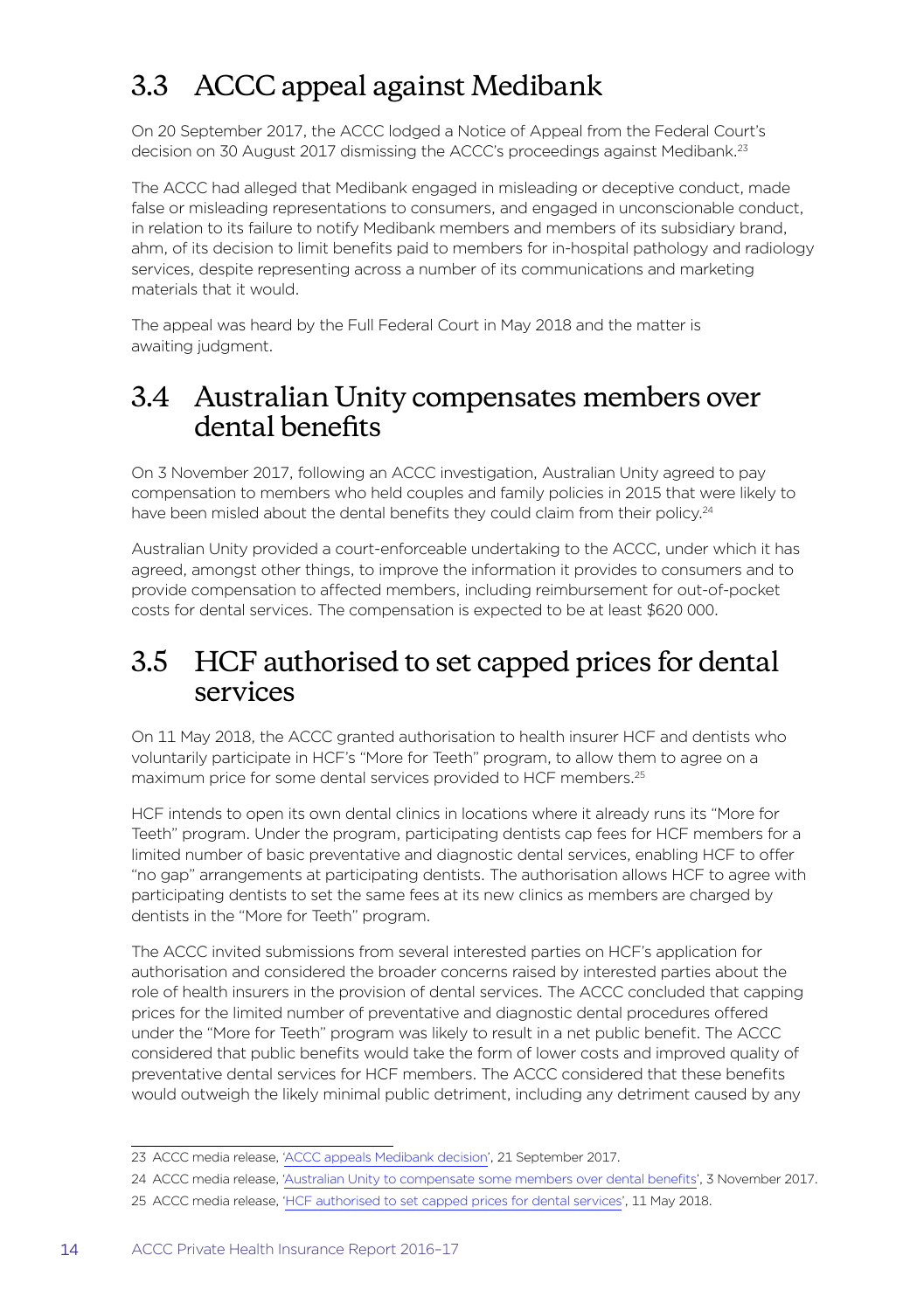<span id="page-18-0"></span>lessening of competition between dentists or between health insurers, since HCF and its clinics would remain subject to competitive pressure from other health insurers and providers of dental services.

Authorisation was granted for five years rather than the ten-year period sought. HCF may seek reauthorisation in 2023. A five-year authorisation period provides an opportunity for the ACCC to assess any changes to the program as HCF proposes to vary the items covered from time to time. It will also allow the ACCC to consider whether the public benefits continue to outweigh any detriments in deciding whether to grant a further authorisation.

## 3.6 Consumer Health Regulators Group

Noting the potential for the ACCC's consumer law work to intersect with other health sector regulators, the ACCC is a member of the Consumer Health Regulators Group.<sup>26</sup> The Consumer Health Regulators Group meets on a quarterly basis (or as otherwise needed), to exchange information, including about emerging issues of interest or concern, and to ensure responsibilities and functions of each regulator within the consumer health industry are understood and consistently applied.

<sup>26</sup> In addition to the ACCC, other members include the Australian Health Practitioner Regulation Agency (who work in partnership with 14 National Boards in the National Registration and Accreditation Scheme), the PHIO, the Therapeutic Goods Administration and the NSW Health Consumer Complaints Commission (as the current chair of the state Health Consumer Complaints Commissions). The Department of Health participates in the Group as an observer.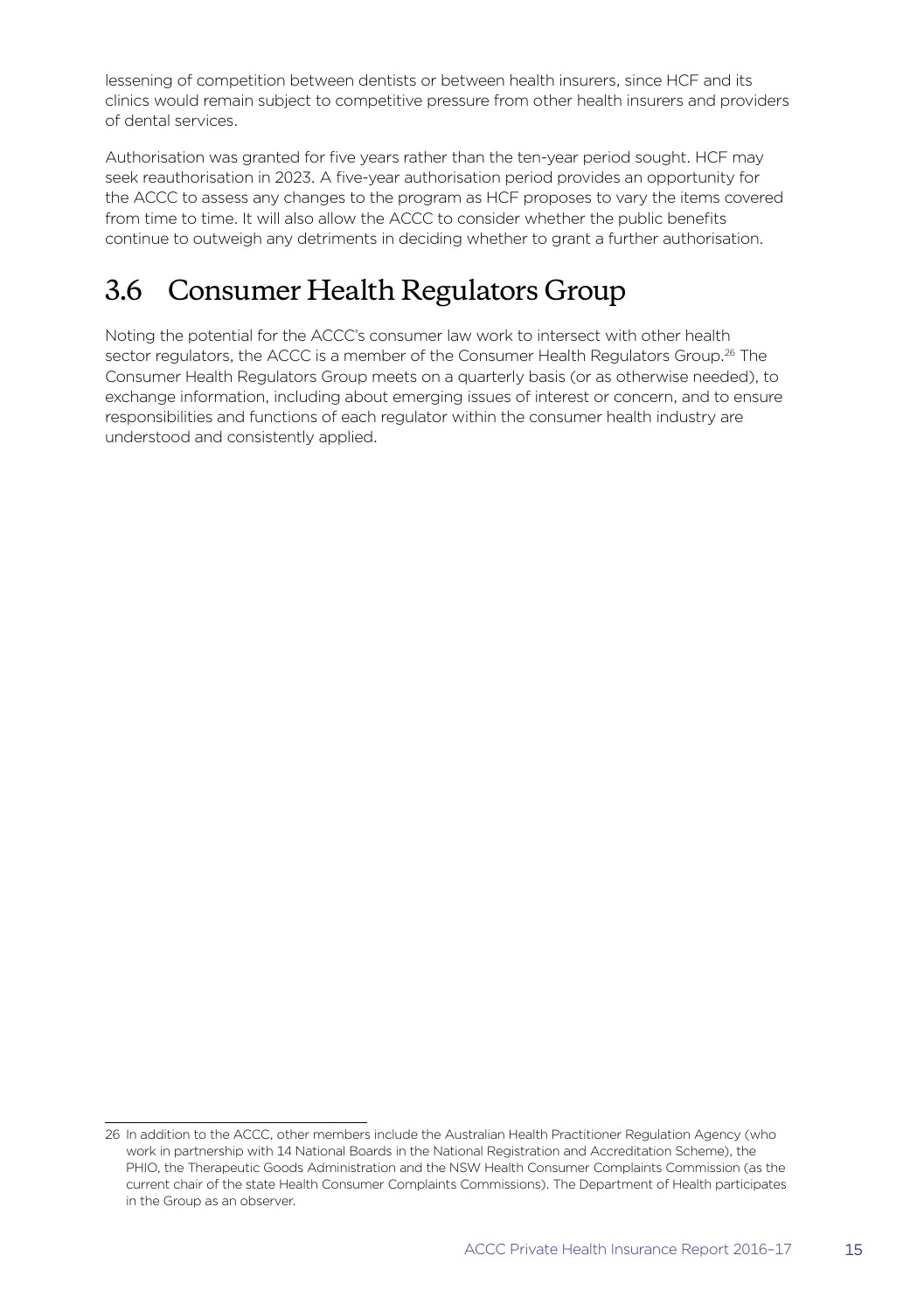## <span id="page-19-0"></span>4. Recent policy developments relating to private health insurance

This section addresses policy developments relating to private health insurance during and after the reporting period. As outlined below, significant policy developments have occurred since the end of the reporting period.

The observations in this report are made in the context of ongoing government consideration of a series of reforms to the sector. Many of the consumer issues previously raised by the ACCC, including in previous private health insurance reports, are under active consideration. The ACCC will closely monitor developments relating to these policy processes and consider the competition and consumer aspects of any reforms in future reports.

### 4.1 Private health insurance reforms announced in October 2017

In October 2017, the Australian Government announced a series of reforms with the aim of making private health insurance simpler and more affordable.27 These proposed reforms include:

- replacing the existing Standard Information Statement (SIS) with a new technology neutral minimum data set
- **upgrading the privatehealth.gov.au website to make it easier to compare insurance** products
- requiring insurers to categorise products as gold/silver/bronze/basic, and use standardised clinical definitions for treatments across their documentation and platforms to make clear what is and is not covered in their policies.

The ACCC welcomes the Australian Government's reforms to the private health insurance industry. The ACCC recommends that competition and consumer law principles be considered as part of the implementation of these reforms.

#### Better information provision

A key interest of the ACCC is the ability of consumers to understand and compare policies. The ACCC has previously identified continuing challenges in how information is provided to consumers.28 The ACCC has also expressed concern about how some private health insurers notify consumers of changes to the benefits available under their private health insurance policies.29

Further, the ACCC has previously concluded that the private health insurance industry can be complex for consumers to navigate. Policies are complex, with varying exclusions, restrictions, waiting periods, excesses and co-payments expressed using technical, medical

<sup>27</sup> Department of Health, ['Private health insurance reforms: Summary'](http://www.health.gov.au/internet/main/publishing.nsf/Content/private-health-insurance-reforms-fact-sheet-summary) and ['Information Provision'](http://www.health.gov.au/internet/main/publishing.nsf/Content/private-health-insurance-reforms-fact-sheet-information-provision), 16 October 2017.

<sup>28</sup> ACCC, Report to the Australian Senate: On anti-competitive and other practices by health insurers and providers in relation to private health insurance–For the period 1 July 2015 to 30 June 2016, pp. 21–22.

<sup>29</sup> ACCC, *ibid*, pp. 25–26.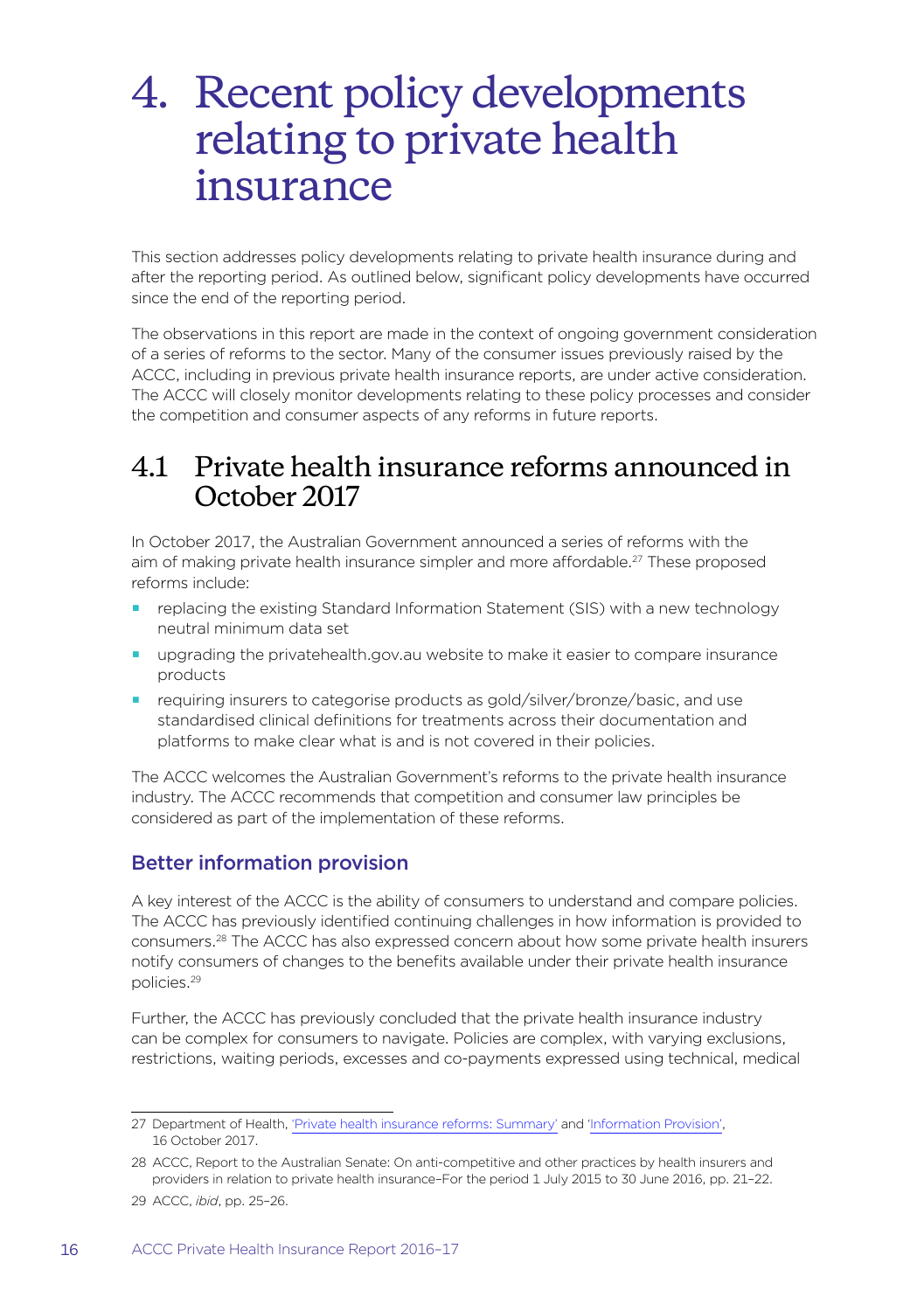and legal language.<sup>30</sup> The limits on coverage and the language used often vary across policies or insurers, and differ by treatment and hospital.

#### Replacing the SIS

Private health insurers are required under the PHI Act to provide consumers with a summary of key product features for their policy. This is known as a Standard Information Statement, which forms part of the change notification requirements under the PHI Act. The ACCC has found that the existing SIS does not provide sufficient information for consumers to understand the key benefits and limitations of their policies.<sup>31</sup>

In replacing the SIS, the ACCC considers it to be important that the new minimum data set is effective in informing consumers about their private health insurance policies and of changes to the benefits available under those policies. The ACCC considers that the new minimum data set should:

- provide consumers with more reliable and transparent information in relation to the extent of each policy's coverage
- provide consumers with sufficient information to make informed choices when comparing and selecting policies and enable consumers to understand the extent of their financial exposure to additional health costs
- **include clear and prominent disclosures with respect to applicable out-of-pocket costs** in hospital for all items listed.

The ACCC also considers that private health insurers are capable of providing consumers with significantly more detail on their gap arrangements. The new minimum data set should include a clear description of the gap arrangements for each insurer. The proper disclosure of an insurer's gap arrangements is fundamental to providing consumers with informed choice when selecting a policy, as gap arrangements may be a key differentiating factor when comparing hospital insurance policies.

#### Upgrading and promoting *privatehealth.gov.au*

The ACCC supports the additional funding announced for the PHIO to enable it to widely promote its website and comparison service to consumers. The ACCC also considers it to be important that the PHIO website is upgraded to make it easier for consumers to compare insurance products and for the upgraded website to be widely promoted.

The ACCC considers that an investment in improved functionality of the privatehealth.gov.au website to help to enable consumers to compare factors beyond price would be beneficial. Active promotion of the website is necessary to improve consumer awareness of this independent service for comparing and selecting private health insurance policies.

<sup>30</sup> ACCC, *ibid,* pp. 21–22.

<sup>31</sup> ACCC, *ibid*, pp. 20–21 and ACCC, Information and informed decision-making: A report to the Australian Senate on anti-competitive and other practices by health insurers and providers in relation to private health insurance–For the period of 1 July 2013 to 30 June 2014, October 2015, p. 31.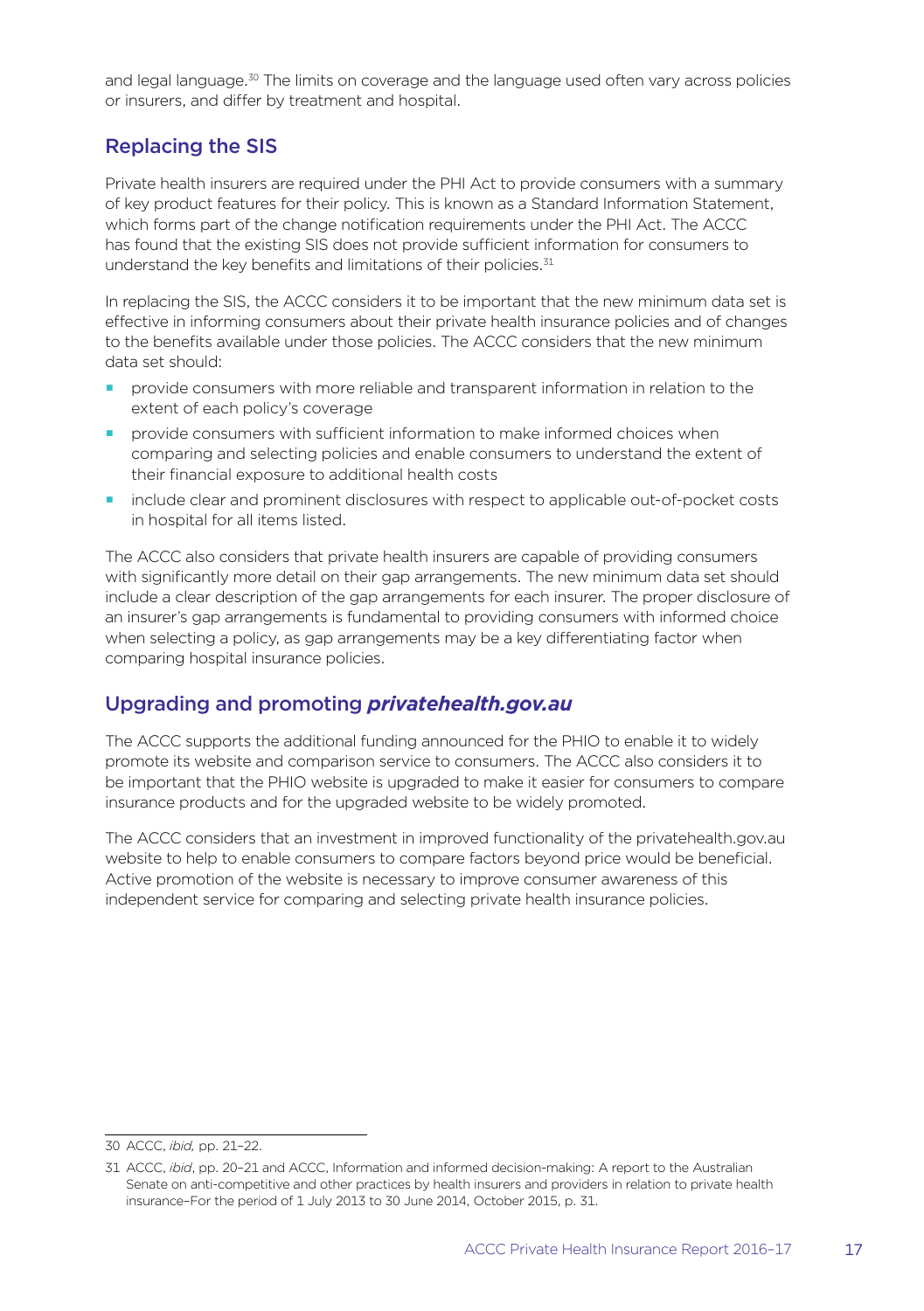### <span id="page-21-0"></span>4.2 Senate Committee inquiry into private health insurance

On 19 December 2017 the Senate Committee inquiry into the value and affordability of private health insurance and out-of-pocket medical costs published its final report.32 The Senate Committee made a number of recommendations, including in relation to:

- adequate written notifications of changes to the benefits available under policies
- funding the Private Health Insurance Ombudsman to enable it to widely promote its upgraded website and comparison service to consumers
- preferred provider arrangements
- intermediaries disclosing commissions received from private health insurers
- reporting on whether the benefits from the Prostheses List reforms are being passed on to consumers.

During this inquiry, the ACCC appeared at a Senate Committee hearing to provide evidence on a range of issues, including preferred provider arrangements and adequate written notifications of changes to the benefits available under policies.33 The ACCC notes that several of the Government's announced reforms may address some of the concerns raised by the Senate Committee. The ACCC understands the Government is considering the recommendations contained in the Senate Committee's report and the Government's response will be tabled in the Senate and made publicly available.

The ACCC supports the Senate Committee's recommendation that legislative amendments occur to require private health insurers to provide adequate written notice of changes to the benefits available under their policies. The ACCC considers that inadequate notification of detrimental changes to benefits available under policies can have a significant impact on consumers. Any legislative amendment should require insurers to provide advance notice for any changes that affect consumers' hospital, medical and ancillary benefits, including material changes to contractual arrangements with service providers.

## 4.3 Ministerial advisory committees

In January 2018, the Ministerial Advisory Committee on Out-of-Pocket Costs (MACOPC) was established to provide advice to the Minister on possible reforms covering:<sup>34</sup>

- best practice models for the transparency of in-hospital medical out-of-pocket costs, and associated medical services in the community
- regulatory barriers to consumer transparency of out-of-pocket medical costs
- the implementation of best practice models
- other related issues as directed by the Minister.

The MACOPC has met twice since January 2018 to progress its functions. The MACOPC has stated that increased transparency of out-of-pocket medical costs is a priority issue. The committee has discussed ways to address the lack of transparency around out-of-pocket

<sup>32</sup> Senate Community Affairs References Committee, Parliament of Australia, [Value and affordability of private](https://www.aph.gov.au/Parliamentary_Business/Committees/Senate/Community_Affairs/Privatehealthinsurance/Report)  [health insurance and out-of-pocket medical costs](https://www.aph.gov.au/Parliamentary_Business/Committees/Senate/Community_Affairs/Privatehealthinsurance/Report), December 2017.

<sup>33</sup> Australian Senate, [Transcript of Community Affairs References Committee,](http://www.aph.gov.au/Parliamentary_Business/Committees/Senate/Community_Affairs/Privatehealthinsurance/Public_Hearings) Inquiry into the value and affordability of private health insurance and out-of-pocket medical costs, 31 October 2017.

<sup>34</sup> Department of Health, ['Expert committee to consider out-of-pocket medical costs',](http://www.health.gov.au/internet/ministers/publishing.nsf/Content/health-mediarel-yr2018-hunt002.htm) 2 January 2018.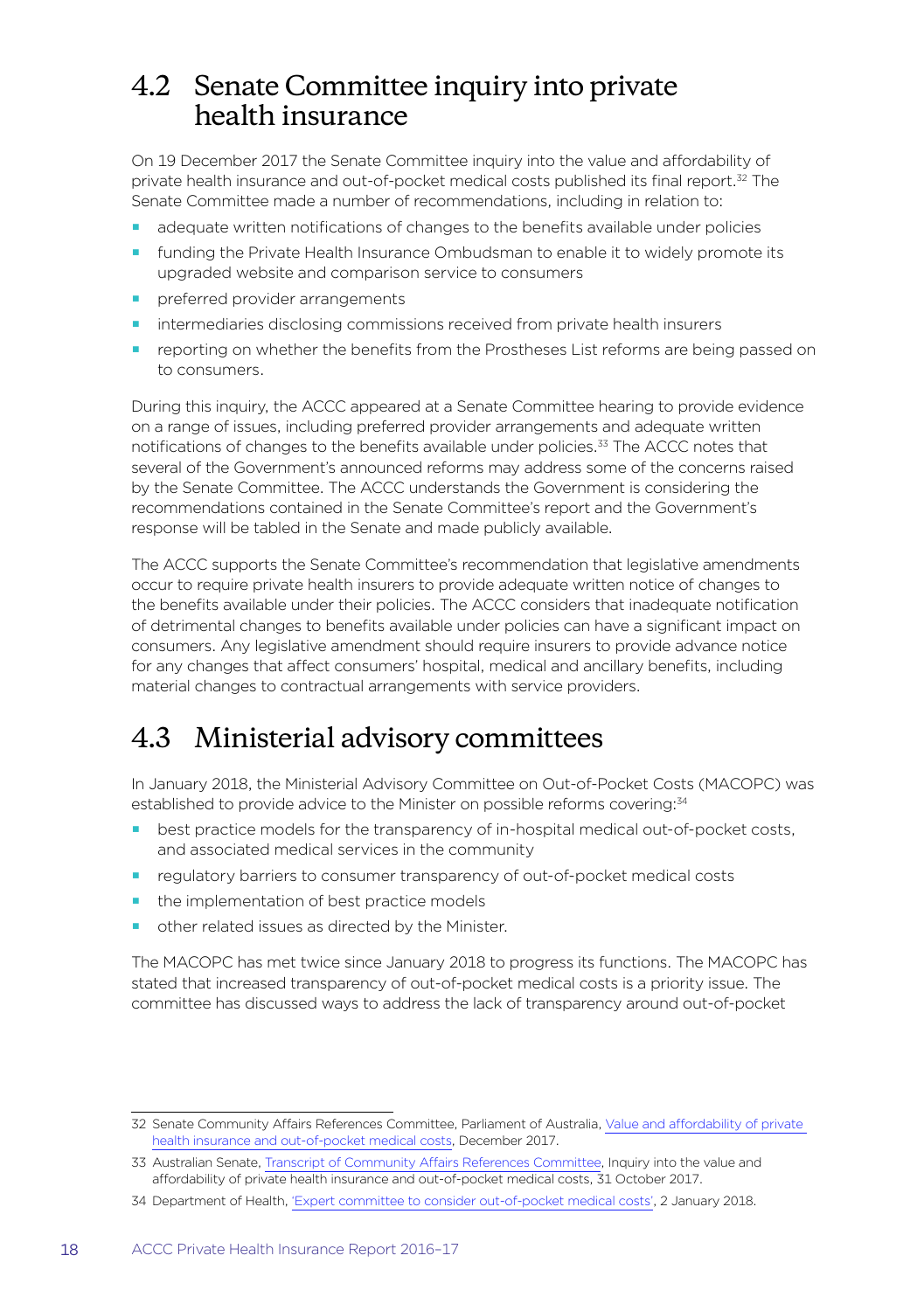costs, including the type of information that consumers require to easily understand the financial implications of their health care choices.<sup>35</sup>

The MACOPC has agreed that consumers should be educated about their rights, the billing practices of health care providers, and to correct misapprehensions that higher medical fees do not necessarily have a relationship to higher quality care.<sup>36</sup> In addition, the MACOPC agreed that consumers should be educated about the referral process and about providing informed financial consent.<sup>37</sup>

The ACCC also understands that, under the Government's announced reforms, the Private Health Ministerial Advisory Committee will move from providing advice on the design of policy changes to assuming an implementation oversight role.38 The Private Health Ministerial Advisory Committee was established in September 2016 to provide recommendations on private health insurance reform.<sup>39</sup>

<sup>35</sup> Department of Health, ['Ministerial Advisory Committee on Out-of-Pocket Costs Communique](http://www.health.gov.au/internet/main/publishing.nsf/Content/min-advisory-comm-out-of-pocket-Communiqu%C3%A9)', 12 February 2018; [Ministerial Advisory Committee on Out-of-Pocket Costs Communique](http://www.health.gov.au/internet/main/publishing.nsf/Content/min-advisory-comm-out-of-pocket-Communiqu%C3%A9-april)', 4 April 2018.

<sup>36</sup> Department of Health, *ibid.*

<sup>37</sup> Department of Health, ['Ministerial Advisory Committee on Out-of-Pocket Costs Communique](http://www.health.gov.au/internet/main/publishing.nsf/Content/min-advisory-comm-out-of-pocket-Communiqu%C3%A9-april)', 4 April 2018.

<sup>38</sup> Department of Health, [Summary of the twelfth meeting of the Private Health Ministerial Advisory Committee,](http://www.health.gov.au/internet/main/publishing.nsf/Content/phmac-meeting-12)  [13 February 2018, Department of Health offices \(Scarborough House\), Canberra](http://www.health.gov.au/internet/main/publishing.nsf/Content/phmac-meeting-12).

<sup>39</sup> Department of Health, ['New Committee to provide recommendations on private health insurance reform',](http://www.health.gov.au/internet/ministers/publishing.nsf/Content/health-mediarel-yr2016-ley056.htm) 8 September 2016.